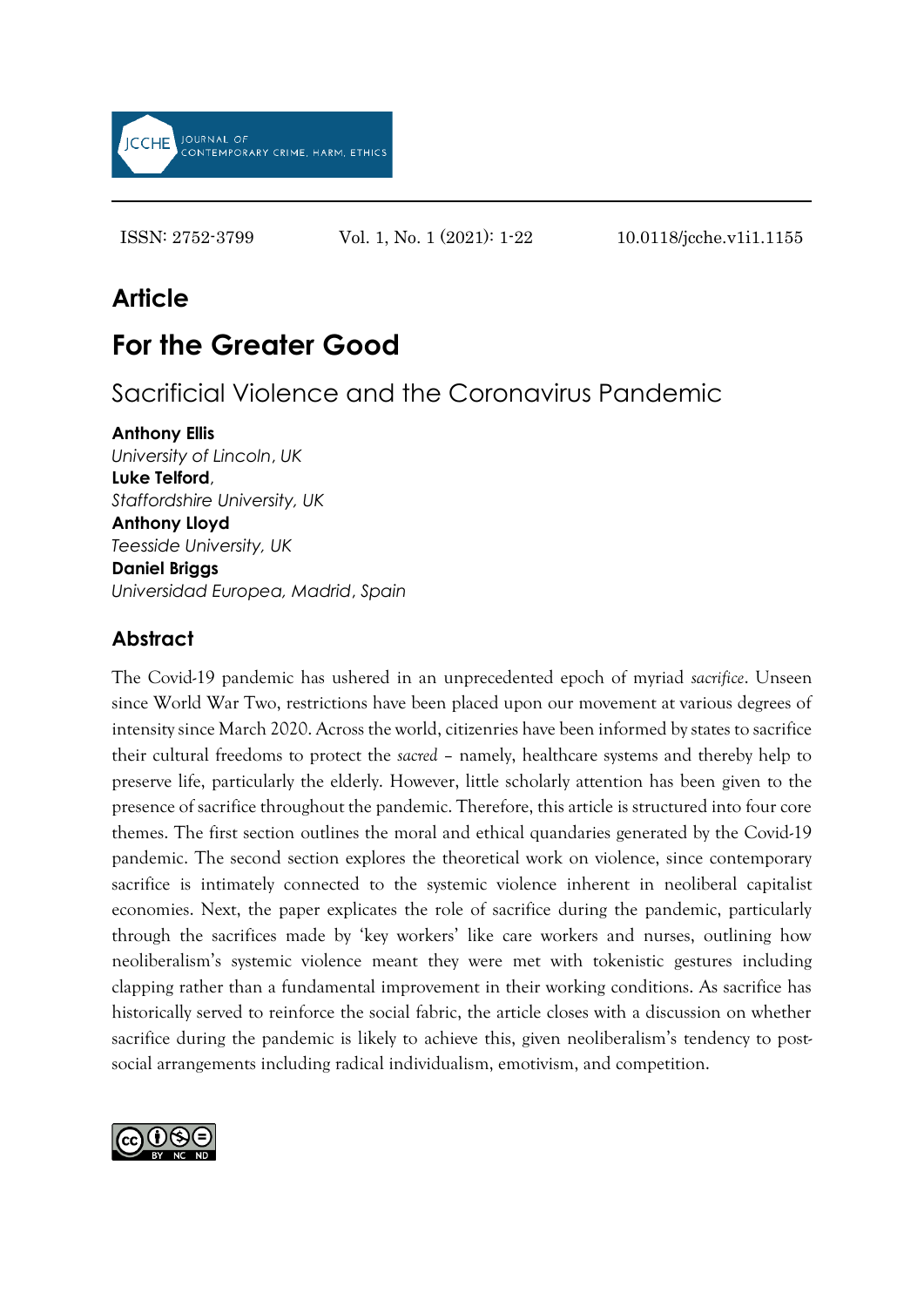## **Introduction**

The arrival of Covid-19 has heralded a prolonged period of great and profound sacrifice. At the time of writing, around 4 million deaths worldwide have been linked to the contraction of the virus. Initially, with no known effective treatments, management of the virus across many states has relied upon non-pharmaceutical interventions (NPIs), such as the full closure or curtailing of economic sectors, social distancing, and confinement to domestic dwellings. Reliance upon these interventions has endured to varying degrees, despite the initiation of vaccination programmes in several countries. Non-pharmaceutical interventions demand sacrifices, and through their implementation many people have endured prolonged separation from family members and friends, as well as institutions and cultural activities that offer structure, routine, connections to others, meaning, purpose and identity. As Saad-Filho (2020) speculated, the economic shock caused by the pandemic could be 'catastrophic' and has already led to redundancies and therefore a swell in the numbers of those without work. The sacrifices cannot be overstated, neither can they be ignored as we seek to understand the pandemic's impact.

Sacrifice is inherently painful, yet often regarded as necessary in the service of a perceived social or communal 'good'. Keenan (2005) suggests sacrifice denotes a process of suffering or loss in pursuit of a noble or 'higher' cause. Girard (2013:1) associates sacrifice with violence and the restoration of social bonds during crises, suggesting there is 'hardly any form of violence that cannot be described in terms of sacrifice'. Sacrifice may be regarded as a source of 'good' violence for its role in the prevention of greater suffering (Dupuy, 2013). Halbertal (2012: 59) claims it 'covers immensely diverse experiences' but can be captured within two fundamentally distinguished forms: sacrifice as an offer *to* another, or sacrifice that is *for* another. Sacrifice is readily associated with religion, particularly in the former sense of an offer made *to* gods or a deity. Yet, sacrifice *for* another, or in the name of a 'higher' cause, is fundamental to political and collective moral life. Sacrifices are frequently made to establish, alter or defend socio-political systems. Conflict arises when state's demand sacrifices from citizens given their requirement to protect life, while a great burden of loyalty weighs upon those for whom sacrifices are made (Halbertal, 2012).

Crucially, it is significant, as Halbertal (2012) reminds us, to recognise the diversity of sacrifices during the pandemic and those made in pursuit of notions of social or communal 'good'. Importantly though, sacrifice must be understood contextually, as it is entangled with social inequalities. For instance, there is an abundance of evidence that protection from the virus has been limited for some by virtue of race, gender, socio-economic status, employment, and job security (Adams-Prassl, 2020; Liao and De Maio, 2021; Saad-Filho, 2020; Schwab and Malleret, 2020). Exhortations that 'we are in this together', or that lay claim to a mutually shared experience of loss and sacrifice across social groups, are therefore deeply misleading and belie the myriad ways in which the impact of the pandemic and the response to it 'has laid bare...the vast numbers of people in the world who are economically and socially vulnerable' (Schwab and Malleret, 2020: 79). Importantly, sacrificial acts involving the killing of humans documented in previous epochs were often inflicted in a manner reflective of hierarchical social relations and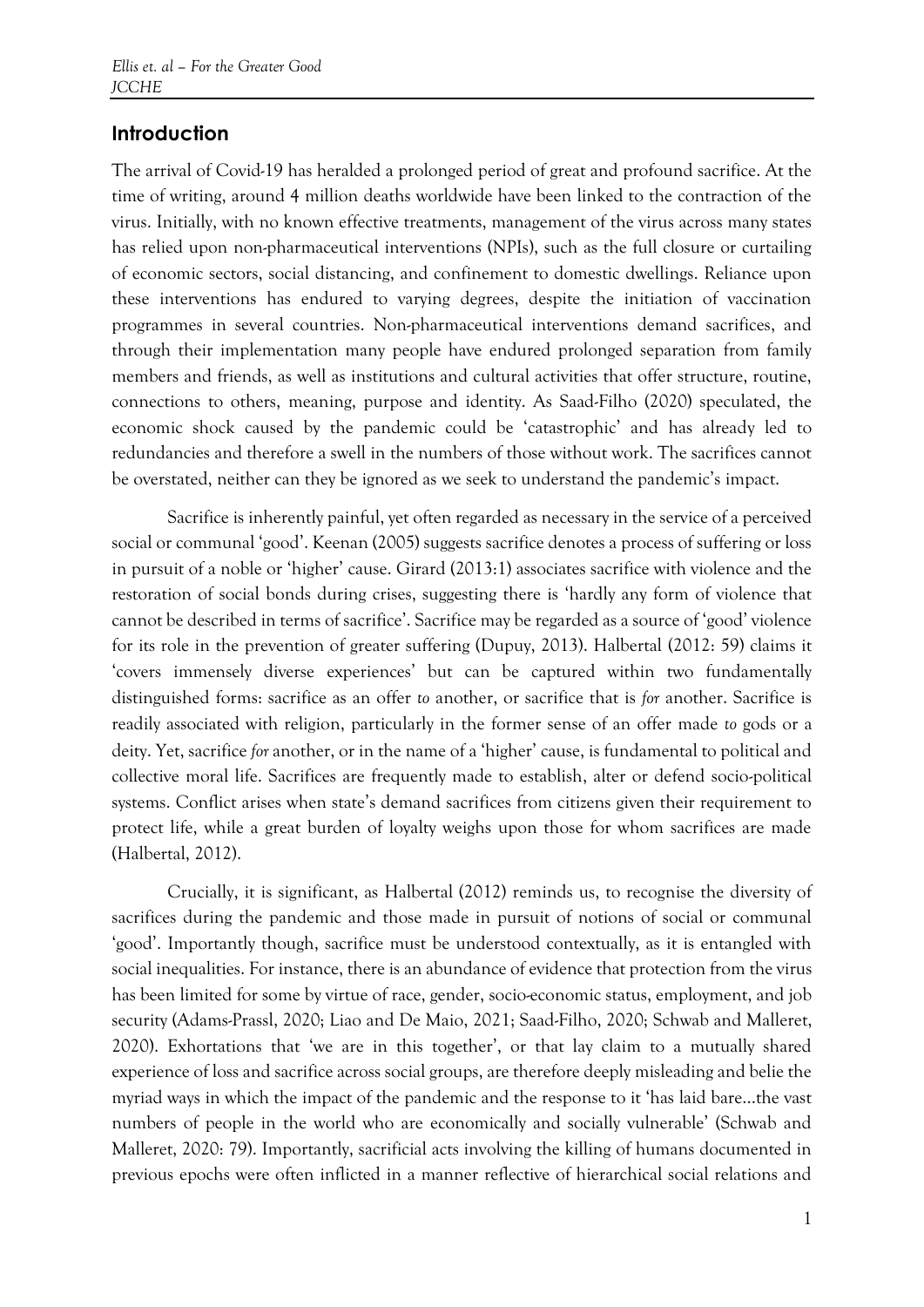carried out with the purpose of reinforcing those distinctions (Watts et al, 2016). Indeed, Girard (2013: 13) identified a 'wide spectrum of human victims sacrificed by various societies' across history, including children, prisoners of war, slaves and those with disabilities. Those more readily identified as 'sacrificeable', he suggested, are usually those 'exterior or marginal individuals' whose status prevents them from 'fully integrating themselves into the community'.

Considering the tentative, yet evident, connections that we have begun to establish, this article draws inspiration primarily from the concept of *sacrifice* and utilises this as a framework through which to consider and critically analyse the impact of Covid-19. As Covid-19 has further exposed and exacerbated neoliberalism's inequalities (Saad-Filho, 2020; Schwab and Malleret, 2020), the article seeks to delineate some of the ways in which sacrifice became a prevalent feature of the pandemic. Furthermore, in the spirit of Girard (2013), who asked why the relationship between sacrifice and violence has not been explored in more requisite depth, the article situates the analysis offered within social scientific debates concerned with violence. In particular, the paper seeks to position sacrifice not as an exclusively rare and exceptional act of force that breaches states of non-violence, but rather an 'integral feature of social life' (Jackman, 2002: 389) during the pandemic and inherent to the *new* 'normal' state of things.

The article is structured into four substantive sections. The first section provides a brief overview of the pandemic with a particular focus on the harms that have emanated from it, as well as the various moral dilemmas that have emerged concerning appropriate mitigation of these respective harms. We suggest that sacrifice has become a means through which such moral dilemmas may be to some extent deemed resolved. However, we suggest that in the attempt to reinforce the social fabric, these sacrifices leave legacies liable to produce further harm, which we address in the final section of the article (Halbertal, 2012). In an attempt to conceptualise sacrifice more clearly in relation to the pandemic, we next consider theoretical work on violence, providing the basis for a budding framework that envelops the following penultimate section. This penultimate section offers a tentative and brief discussion, through different examples, of how sacrifice is both simultaneously evident during the pandemic and relevant as a framework for interpreting its impact and management. Furthermore, we discuss here how sacrifice has historically served to reinforce social bonds and expectations of loyalty from those who the sacrifice protects, but question whether this is possible under neoliberalism's post-social arrangements of emotivism, competitive individualism, and self-enhancement. The article closes with a discussion and brief conclusion that addresses the key issues raised and suggests how the tentative associations developed in the article may be taken forward in further research.

## **Covid-19 and an emerging moral quandary on its various harms**

The Coronavirus pandemic represents the most significant and disruptive global event so far of the 21st Century (Briggs, et al, 2021). In the relatively short period of time that has elapsed since the first cases of the virus were reported in December 2019, social life has been profoundly altered in many states across the world. Initially, in the absence of any known effective treatment or vaccine, nations responded with strict social distancing measures to reduce transmission and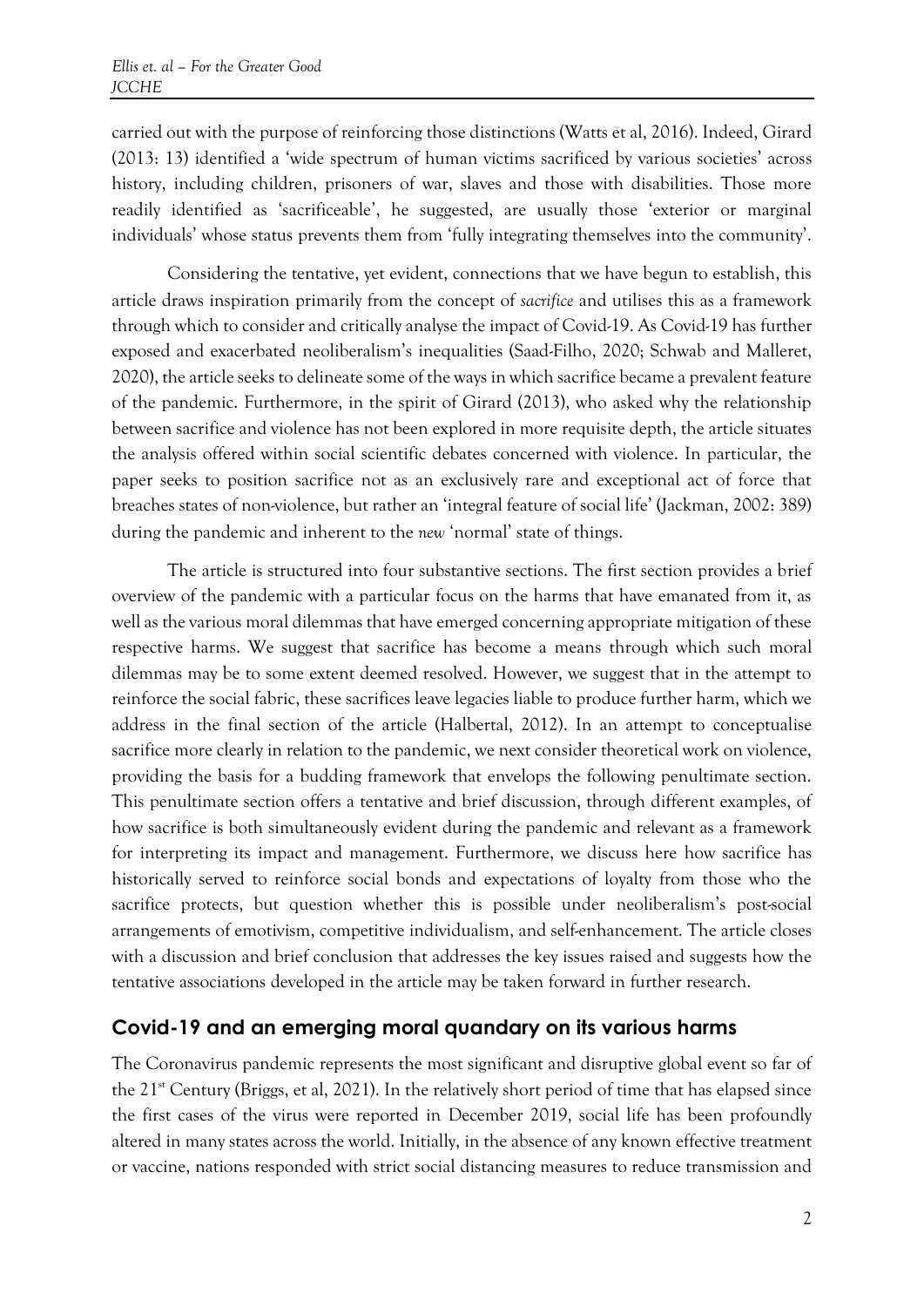have relied upon these intermittently since. In the UK, restrictions on basic civil liberties, unknown since the final days of World War Two in 1945, have been applied at varying levels of intensity since the pandemic began.

The physical harms of the virus are evident. At the time of writing, the UK alone has recorded more than 6 million confirmed positive cases and in excess of 130,000 Covid-19 related deaths<sup>i</sup>. Globally, according to John Hopkins University, there have been over 200 million reported cases of the virus. In addition, there are potential, and thus far relatively unknown, consequences for those who contract the virus and suffer what has been termed 'long Covid': an array of debilitating symptoms that may persist for a considerable time afterwards. Health outcomes are likely to be severely affected by the pandemic and not just because of contracting the virus. For example, recent research assessing the impact of the first UK lockdown upon diagnoses for a variety of cancer types estimates substantial increases in avoidable deaths are to be expected in the future because of diagnostic delays (Maringe et al, 2020).

The social and economic consequences of both the virus and the core governmental response are considerable too. The various measures taken to shield populations from the virus are unintended generators, or catalysts, of further and future harm. Labour market indicators in the UK demonstrate that since the pandemic began the number of individuals classed as unemployed has been increasing, with 318,000 more people registered unemployed in September 2020 compared with the same period a year earlier (ONS, 2020). While a record number of redundancies (314,000) were registered in the period from July – September 2020 (ONS, 2020). Petterson et al (2020: 3) point to an increase in deaths of despair in the US as a result of drugs, alcohol and suicides, which they believe 'should be seen as the epidemic within the pandemic'. Confinement to domestic dwellings during the first lockdown in the UK was followed by increased reports of violence between intimates (Condry et al, 2020), a trend that available evidence indicates has been mirrored in many other states across the world where lockdowns were imposed (Ellis, et al, 2021).

Placed in this context, it is perhaps not surprising that many peoples' mental health has been detrimentally impacted by the pandemic/lockdowns in the UK, especially those from more deprived localities who already experienced anxiety or depression (O'Connor, et al 2020). Statistical research indicates that, throughout the first lockdown, around one in seven adults had suicidal thoughts, while many more reported feelings of loneliness and entrapment (O'Connor, et al 2020). As feelings of social isolation have intensified, many people have increased their food consumption to help them cope with social uncertainty and distress. Others, including those that have eating disorders, have reported an increased concern with both regulating their food intake and their body image throughout the pandemic (Robertson, et al 2021). Other studies indicate an intensification of mental ill health in the UK, particularly for those that are unemployed or on low incomes (Pierce, et al 2020).

The direct and in-direct harms arising from social distancing measures to address the virus are becoming increasingly evident too. The virus itself has caused without question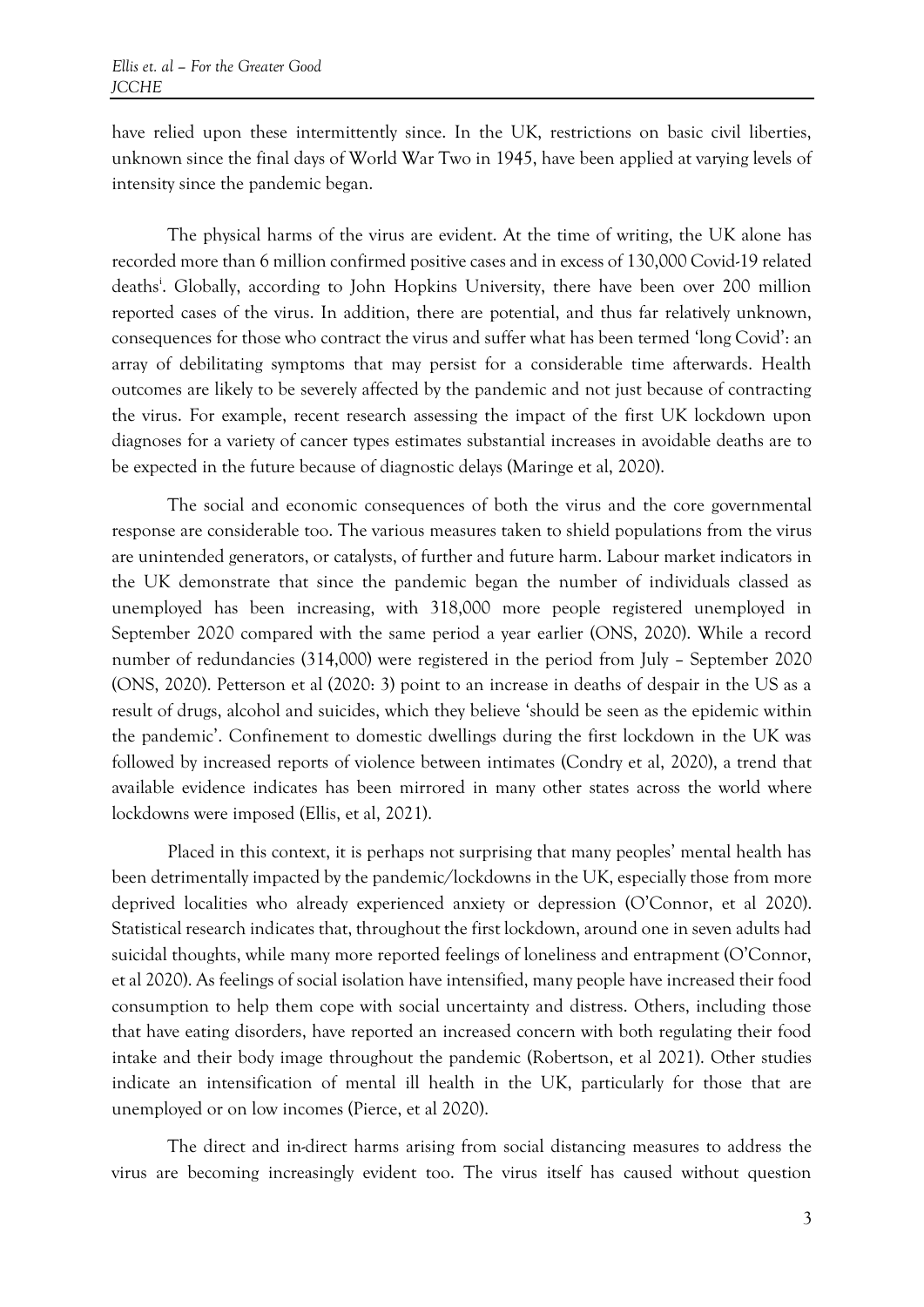considerable harm to public health, but the measures taken in response have indirectly contributed to the generation of an array of harms distributed unevenly across the population and that manifest both physically and psychologically (Briggs, et al 2020). It is for this reason that lockdowns and related social distancing can be considered paradoxical: initiated with the intention to protect and preserve life, yet inherent stimulants of harm and threats to life. It is from this paradox that great moral discord has emerged and the presence of sacrifice during the pandemic becomes clearer.

Certainly, demands 'for' sacrifices, as well as their moral justification in the name of preventing the spread of the virus, have been prevalent throughout the pandemic. On the  $10<sup>th</sup>$ May 2020 at a national address, British Prime Minister Boris Johnson thanked the public for their 'effort and sacrifice in stopping the spread of this disease'. In October 2020, at a World Health Organisation (WHO) press conference in Geneva, Dr Mike Ryan spoke of the possible need for "many, many people" to make sacrifices in their personal lives (Lovelace, 2020). While in November 2020 the President of the United States of America, Joe Biden, delivered a Thanksgiving address to the nation to highlight the 'shared sacrifices' made by many Americans throughout the Covid-19 pandemic (Woodward, 2020).

Alongside various pleas and demands 'for' the sacrifice of personal freedom and liberty, as well as the lauding of those sacrificing themselves for the 'greater good', such as frontline workers (see Lohmeyer and Taylor, 2020), utilitarian questions concerning who, what, and how much, should be sacrificed, and relatedly whether these sacrifices could be justified, began to emerge. In a letter published in the British Medical Journal, a Consultant Medical Microbiologist at St George's Hospital London questioned the moral basis of forcing young people in the UK to sacrifice their freedoms 'so that the older generation can live a bit longer' (Breathnach, 2020). Such sentiments were echoed by Texas lieutenant governor, Dan Patrick, who, in appealing for the application of utilitarian principles, pleaded with the US senate not to 'sacrifice the country' in order to protect older, more vulnerable citizens from the virus who will, he claimed, 'take care of themselves' (Beckett, 2020). In an interview with Channel 4 News, outspoken critic of lockdowns in Britain and member of the Conservative Party, Sir Charles Walker, raised concerns about the sustainability of ongoing restrictions and argued that the country could not continue to 'cancel', or in essence sacrifice, 'life' to preserve every life.

While states have demanded considerable sacrifices from their citizens, there have been demands made of states to offer protection from the virus as well as the unintended harms arising from the measures implemented to address it. Along with some vocal politicians, protest and lobby groups like the Save Our Rights UK movement and the Great Barrington Declaration, comprised of scientists and medical professionals from across the world, have formed a consensus that responses to the virus unintendedly represent greater social evil because of the harm they cause in both the immediate and the longer term. As we will see, as the pandemic has evolved, societies have become increasingly confronted with ethical and moral quandaries concerning the need for the preservation of both life and the quality of life.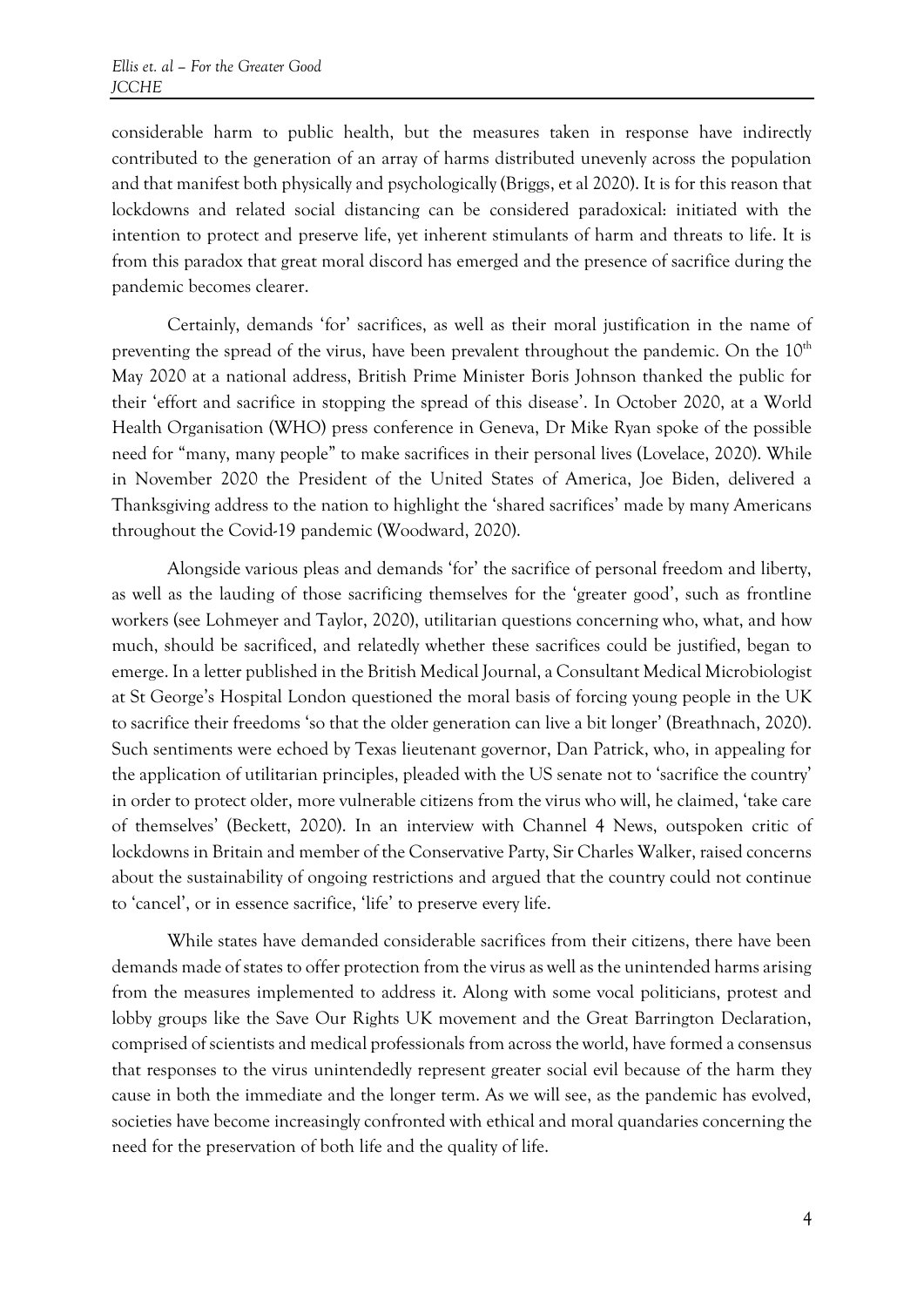In the pandemic response, moral arguments take clear sides: a utilitarian response that essentially accepts the sacrifice of some to protect the many clashes with a deontological response that argues moral judgements about who to sacrifice cannot be universalised and are therefore ethically unsound. The fundamental incommensurability of these starting positions is irresolvable despite both essentially advocating the protection of life. A third position, a teleological virtue ethics, situates goods external to subjective emotion but internal to social roles and practice (MacIntyre, 2016; Raymen, 2019). This calls for an understanding of what a 'good life' means and how we individually and collectively strive towards its realisation. The pandemic response, in this context, raises questions about individual and collective flourishing yet, increasingly, Western societies are unable to resolve moral quandaries as thorny ethical questions that require collective agreement are met with emotivism (MacIntyre, 2011; 2016; Raymen, 2019). That is, the locus of morality now sits within the individual and the concept of 'good' reflects how something makes us feel; this rejects the existence of a fundamental telos or external adjudicating authority (MacIntyre, 2011). Both sides talk past each other in an interminable debate that cannot be resolved. Questions about the quality of life are secondary to the administration of non-death, mere preservation, or endurance of life.

This descent into emotivism represents both the absent telos at the heart of Western society (MacIntyre, 2011) and post-political biopolitics *par excellence* (Žižek, 2008). MacIntryre (2011) situates this historic shift within the context of declining virtue ethics and the eradication of a telos, in which there is neither collective agreement nor fundamental discussion about the constitution of a 'good life'. Human purpose is largely absent from the kinds of utilitarian and deontological positions outlined above, but their absence is reflective of contemporary politics. While MacIntryre (2016) notes that politics and ethics are inherently intertwined, contemporary politics abandons key ethical questions. The hegemonic power of liberal ideology and its current neoliberal variant have reduced politics to the administration of bare life (Agamben, 1995; Žižek, 2008). Politics is now the mechanism by which we keep people alive, a platform upon which each individual can then pursue their own freedoms and self-interest. This is more accurately a *post-political* position as it accepts the horizons of liberalism, reduces politics to the cold administrative functions necessary to maintain life and little more. The efficient functioning of neoliberal parliamentary politics and the technical administration of everyday life came to dominate the political horizon. Experts were required to administer this technocracy in a 'value free' manner (Hochuli et al, 2021). Liberal post-politics abandons the telos in favour of freedom in a negative sense; it provides the negative liberty of *freedom from* without any ethical, moral or political understanding of the *freedom to* pursue an external good or end (Raymen, 2019). This represents the political and ethical vacuum into which the pandemic struck; the public were asked to 'follow the science' and put faith in our technocratic, administration of bare life without any public discussion about the values or principles that underpinned decisions. The pandemic's administration of non-death and mere preservation of life, regardless of the consequences, reflects the absent telos at the heart of liberal democracy and is indicative of our current political juncture. It is within this moral vacuum that numerous sacrifices were required that remain ethically irresolvable.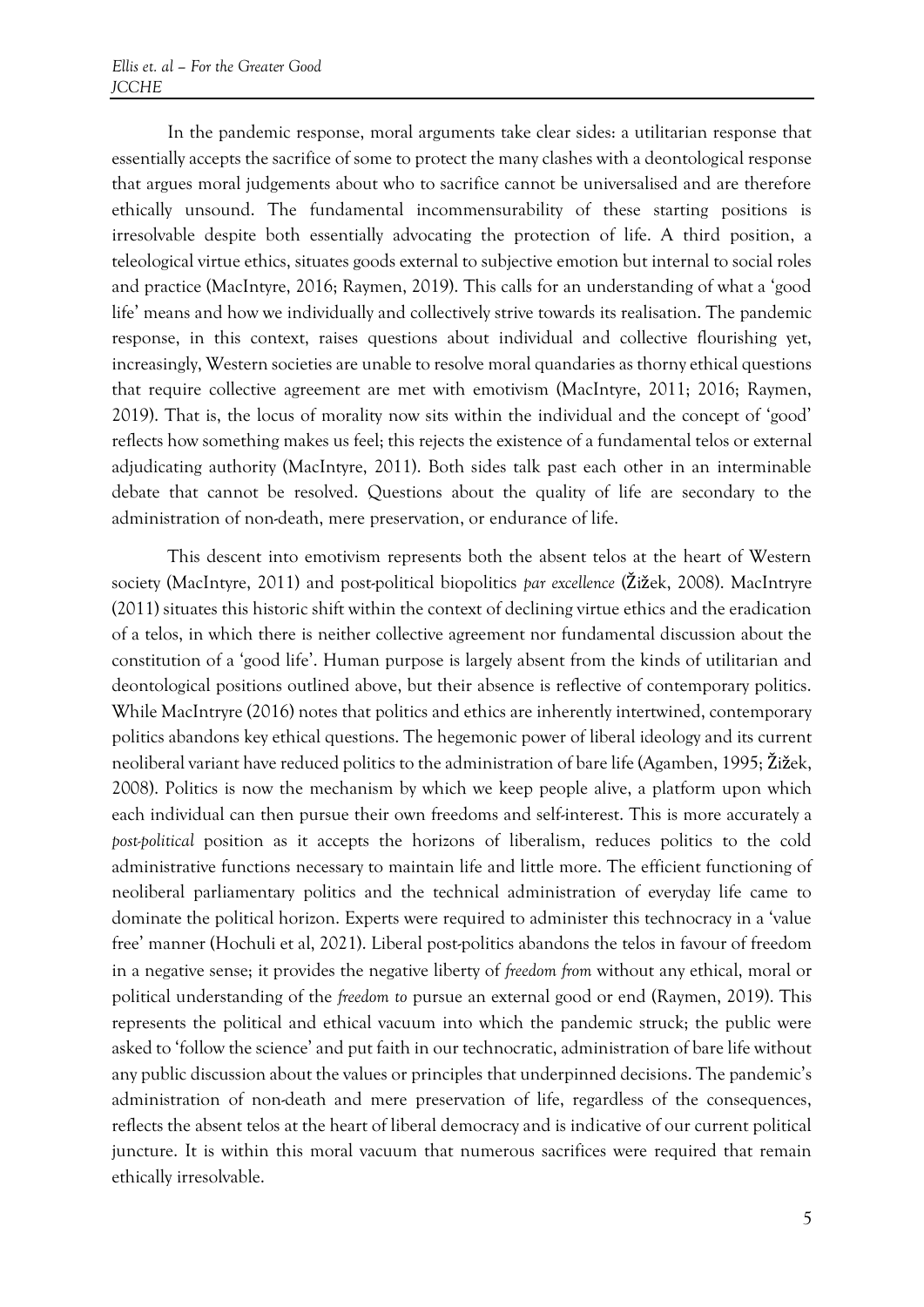This became particularly pronounced as underfunded and under resourced health services like the NHS and care homes struggled to cope with the weight of additional demand for their services. Faced with being overburdened with patients, many care homes in 2020 utilised 'do not resuscitate' (DNR) orders on some of their residents (Booth, 2000), the majority of whom are aged over 70 and often have various health issues like dementia and frailty. Whilst DNRs were utilised to perhaps try and preserve the lives of those younger individuals that possessed a better chance of survival and to free up some capacity within the health service, an inquiry in the UK is currently underway into their usage (Booth, 2020), since many were potentially administered without obtaining the consent of the bereaved family. This has been criticised by some commentators, claiming that healthcare workers should not be compelled to make judgements on the quality of life, not least because it could potentially lead to discrimination and undermine the sanctity of human life (Bledsoe, et al 2020).

Other moral and ethical dilemmas include how the lockdown forced schools to close, impacting detrimentally on children's' education and thereby exacerbating educational inequalities. Children from socially and economically marginalised communities spent at least 1.5 hours per day less doing schoolwork than children from more affluent backgrounds, with the latter receiving more support and guidance from their parents (Andrew, et al 2020). Whilst the former often struggled to access a computer or device connected to the internet at their home, they also received fewer online classes from teachers, impacting upon their ability to do schoolwork. Given those children from more deprived areas were already often struggling to meet the educational attainment requirements, it is likely that lockdowns intensified educational inequalities between poorer and more affluent school children (Andrew, et al 2020), indicating that some working-class children's education was temporarily sacrificed during the pandemic.

The sacrifices made in the name of averting the greater harm of allowing the virus to circulate unimpeded are in themselves evidently damaging and potentially generative of further harms. Importantly, Halbertal (2012: 48) suggests that sacrifices 'for' others can constitute socially binding constraints upon those in the future that serve as bonds between those who are sacrificed and those who are saved. In particular, Halbertal suggests:

'...Future generations are assumed to be burdened with the onus of that early sacrifice, which demands loyalty, since betraying it means retroactively stripping the sacrifice of meaning.'

The longer-term ramifications of exacting great sacrifice in the name of responding to the virus are as yet unknown, but certainly contingent upon the extent to which they are acknowledged and honoured as societies shift into a post-pandemic period. We consider this issue in more depth subsequently, but at this juncture provide an overview of scholarship on violence, to lay the groundwork for a discussion of neoliberalism's systemic violence and its relation to sacrifice during the pandemic.

#### **Approaches to Violence**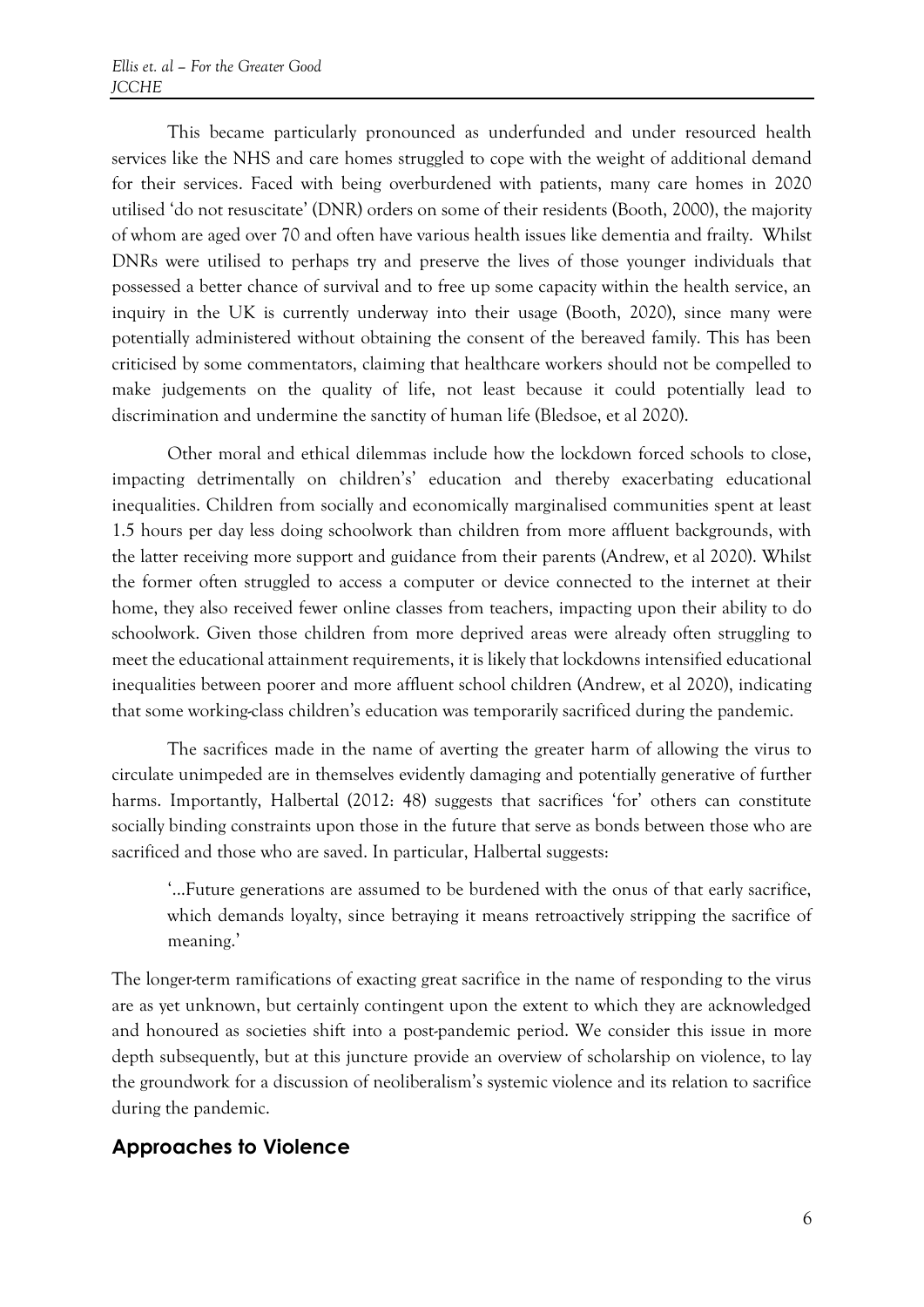As we have begun to outline in the previous sections of this article, sacrifice is a particularly significant feature of the Covid-19 landscape especially in light of the panic, discord, and deep moral quandaries it has generated concerning protection from the virus and the wider human consequences of responding. Therefore, it offers a potentially useful conceptual lens through which to explain the social effects of the pandemic. Given the harm that is inherent to the making or infliction of a sacrifice and its relationship to violence (Girard, 2013; Halbertal, 2012), this section of the article offers, by way of a brief but necessary detour, a discussion of theoretical approaches to violence to provide a tentative framework within which to consider more carefully the meaning and significance of sacrifice during the pandemic.

Social scientific disciplines, like sociology and criminology, have often assumed a widely held view, readily found beyond the confines of the academy, that violence involves physical harm, is inflicted wilfully by motivated individuals, and arises from a breakdown or a malfunction within institutions that perform an integrative and control function. Such an approach effectively situates the phenomenon of violence as 'without'; an external threat that must be addressed, minimised, and contained. Violence is therefore often presumed to be an alien and threatening presence that is comprised of 'eruptions of hostility that have bubbled over the normal boundaries of social intercourse' (Jackman, 2002: 308). A partial result of conceiving of violence in this way for Larry Ray (2011: 2) is that 'sociology seems to have assumed the existence of a pacified society in which violence appears in specific places and events'.

Those 'specific places and events' are neatly delineated spatialised territories or seemingly isolated incidents to which scholarly attention has often been directed: the less salubrious neighbourhoods of cities occupied by dangerous gangs of marginalised young men (Andell, 2019); violent domestic dwellings (Westmarland, 2015); or violent conflicts that erupt in the territories of failed or failing states (Ray, 2011). There exists, then, a discrete range of sub-fields within sociology, criminology, and the social sciences more generally that focus upon forms of violence or settings in which violence takes place and the individuals present in those spaces (Ellis, 2016). The issue of violence is of course multi-faceted in its manifestations and addressing specific forms of violence in this way has led to important contributions to the extant literature. Reflecting on this tendency within academic disciplines, Ray (2011: 2) has described research addressing violence contemporarily as 'fragmentary' in nature. An issue with this, Ray suggests, is that such fragmentation potentially 'risks losing sight of the intimate connection between violence and the human condition'. Similar sentiments have been echoed by Winlow (2012) who, in consideration of criminology's attempts to theorise human violence, suggests there is a tendency amongst criminologists to view violence as tangential to another issue rather than violence becoming the focal point of theoretical endeavours.

Violence, as intimated already, is also often regarded as the antithesis of 'civilisation'; a view reflected in some notable academic contributions. Steven Pinker (2012) has recently contrasted what he considers are the less violent societies of modernity, with more frequently violent societies that existed historically. Crucial to Pinker's claims about this decline of violence are insights from the work of Norbert Elias (2000) and the 'civilising process', which suggested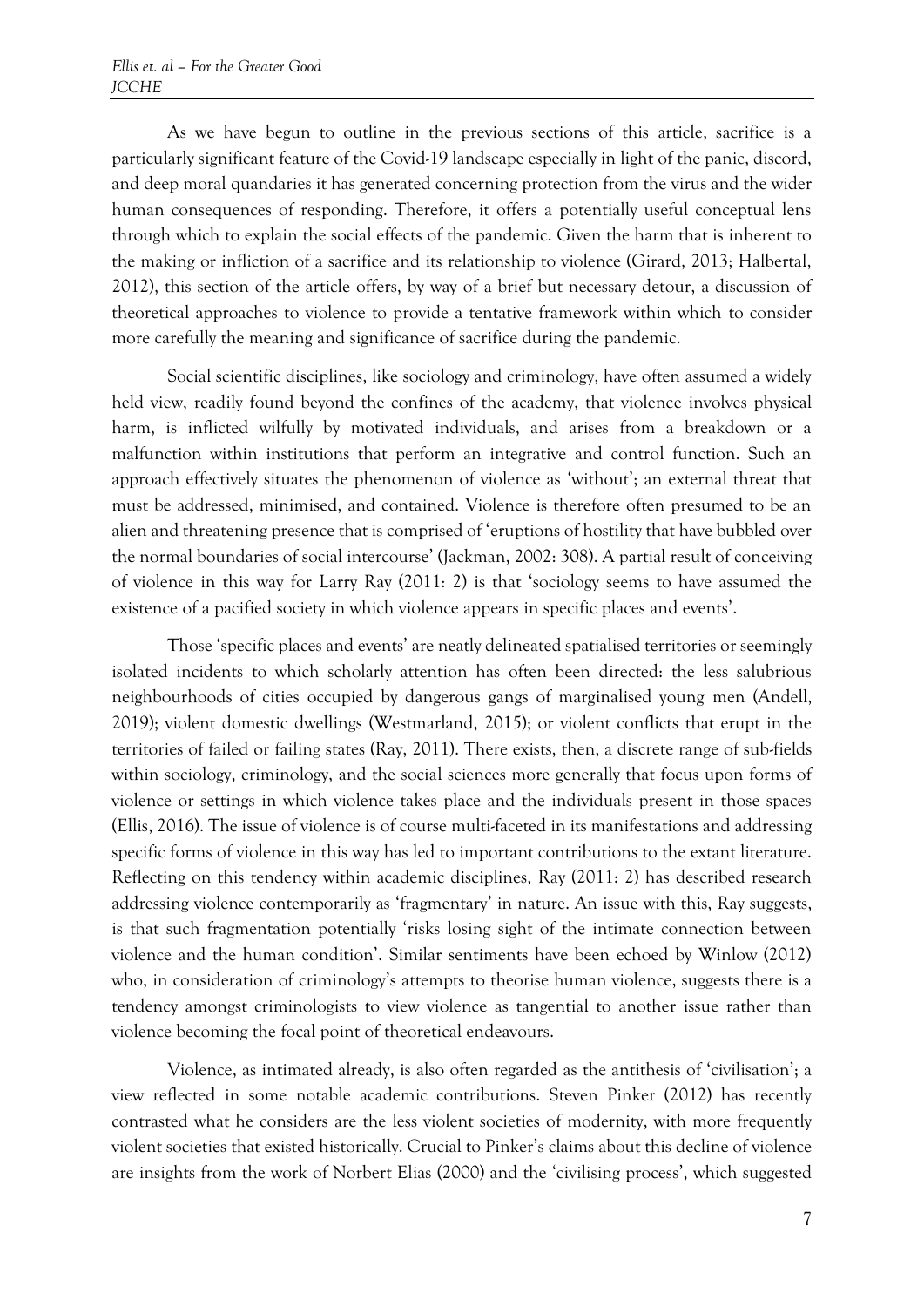successful state monopolies of violence and the development of an attendant capacity for selfcontrol have, over time, resulted in considerable reductions. There are various and important critical accounts of this relationship, particularly of those that suggest a declining presence of violence as modernity has progressed. Fromm (1973) posited an opposing relationship, arguing that a greater degree of human violence and destruction is evident with the development of civilisation and hierarchical social relations. In a similar and equally critical vein, Wieviorka (2009: 2) alludes to the problem of assuming that as the capacity for human 'reason' proceeds the resort to violence recedes. Wieviorka suggests violence may be encouraged by reason and continues to possess functional potential for various groups, including states, as a 'resource or a means to an end'. Criminologist Steve Hall (2012; 2014) points to the fragile and precarious process that underlies declines in violence in certain territories, describing this as the result of an economically functional and paradoxical process of 'pseudo-pacification'. The temptation to assume then that 'advanced societies are no longer seriously troubled by violence and that theories of violence are perforce losing their raison d'etre' (Keane, 1996: 9) should be resisted.

Although the failure to resist such an assertion may perhaps be the product of how violence is conceptualised or regarded. Importantly, the arguably limited scope within which violence has sometimes been viewed and understood can result in conceptual obscurity. Through reviewing attempts made to define violence, Jackman (2002: 388) has argued that scholars 'commonly refer to a phenomenon called violence that implies a clearly understood, generic class of behaviours' and yet, Jackman suggests, 'no such concept exists'. While labouring under this misconception, a decidedly narrow set of assumptions about violence in human social life have emerged. Importantly, Jackman argues for the benefits of expanding the dominant view of violence to enable recognition of the fact that 'violent actions are a normal part of the human repertoire' rather than always necessarily 'deviant' from it, and that violence 'incorporates a diverse array of actions that are an integral feature of social life' (p.389).

Jackman's insights take us some distance from those approaches to violence concerned with identifiable physical harm carried out by motivated individuals and groups, and which, as a result, becomes routinely positioned as deviant and in contrast to order and civility. On the contrary, violence and harm frequently result from forms of inaction and through attempts to maintain political systems, which may not require the direct application of force and may be sacrificial in nature. Ruggiero (2020), for example, describes 'strategies of omission' where addressing conditions of suffering or injustice are designated an economic impossibility by political authorities. Relatedly, there are the frequent failures of powerful state actors to address conditions of danger, despite possessing knowledge that if left unaddressed these will likely cause injury or death (Cooper and Whyte, 2018; Pemberton, 2016). These are representative of mere parts of the much greater 'hidden complexities of violence in contemporary societies' (Lohmeyer and Taylor, 2020: 2). However, such complexity is often not acknowledged due to what Evans and Giroux (2015: 3) describe as neoliberalism's 'most monstrous of illusions', through which its own capacity for destruction is concealed and scripted in ways that suggest violence is becoming less of a problem. What is of further importance from Jackman's (2002) discussion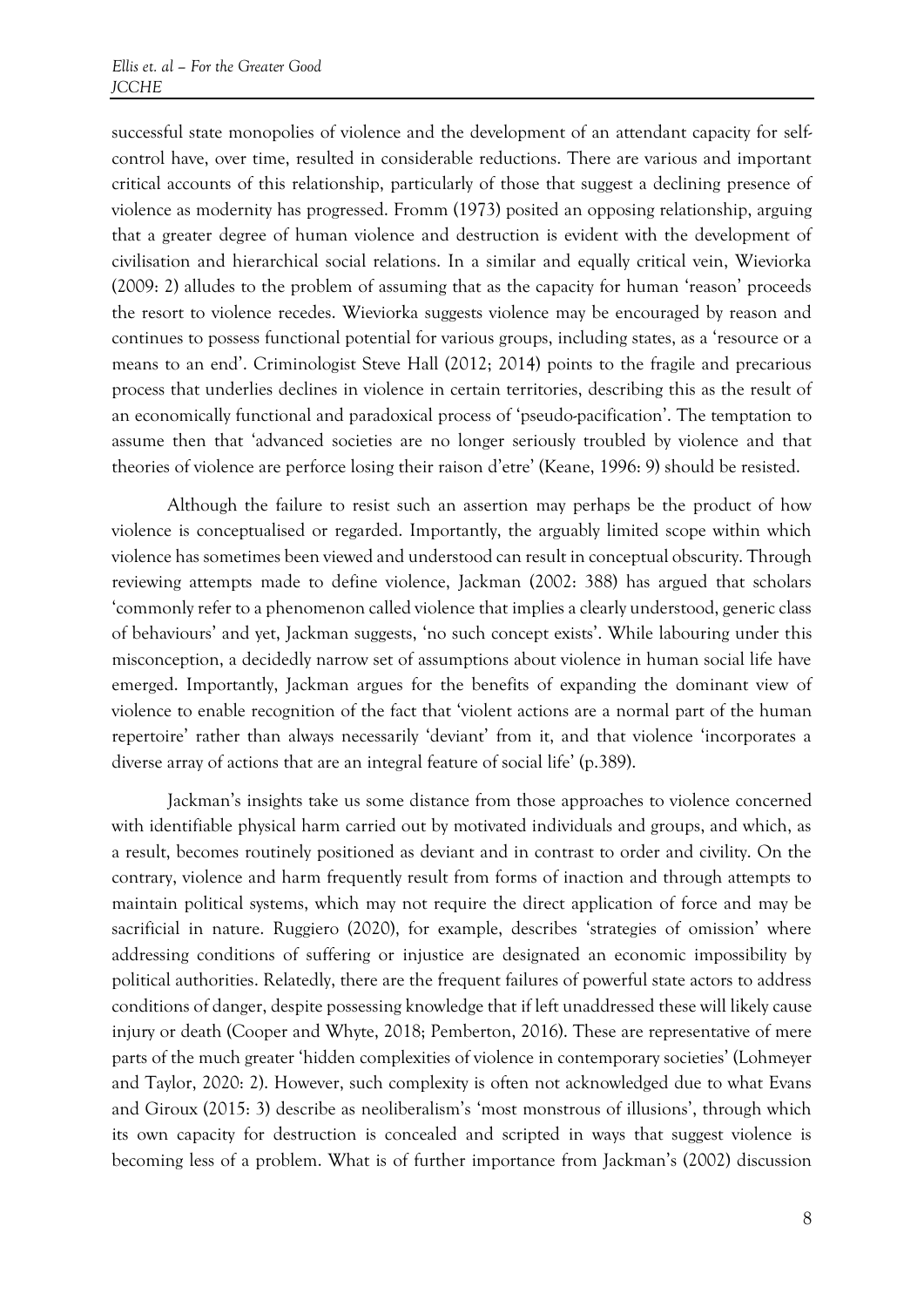mentioned previously, particularly for the analysis offered in this article, is the violence that arises from seemingly positive intentions, or that is an incidental by-product of other actions; even those that may be undertaken in the service of life or to avert other harm. What may be termed 'good' violence (Dupuy, 2013). This often remains elusive and unacknowledged, resulting in frequent neglect of the myriad ways in which many are harmed 'unintentionally' and sometimes because of what may also be well-meaning state interventions (Mason, 2020); indeed, the road to hell may be paved with good intentions.

This brief, but necessary, detour along the broad contours of the social scientific investigation of violence leads us towards a means of conceiving of violence as potentially unintended and yet inherent in the maintenance of contemporary political and economic systems, especially in the face of threats to their continuation. This is vital to capture more fully the complexity of violence that has often remained unacknowledged. Importantly, as Lohmeyer and Taylor (2020) have argued recently, the pandemic itself provides a moment in which the complexity of contemporary violence, particularly what they identify as the structural and cultural violence of neoliberalism, may be viewed more clearly. Furthermore, we are pushed towards a recognition of what might be termed or considered 'good' violence that emanates from wellmeaning intentions or the very attempts to avert other perceived, possibly greater, violence and harm; something that appears to be in evidence during the pandemic and manifest in the demand for various sacrifices as briefly discussed already. Following the important insights afforded by this consideration of violence, the following section seeks to develop a clearer theoretical exposition on the relationship between sacrifice and the Covid-19 pandemic.

#### **Sacrifice and Covid-19**

In the previous sections of this article, we have begun to assemble the foundations of a potential relationship between sacrifice and the Covid-19 pandemic, particularly the various moral quandaries that responding to it has presented to societies. A brief but demonstrable case has been made for these evident connections and in this penultimate part of the paper we seek to flesh this out in more detail in order to assemble upon those foundations a tentative set of assertions that speak to the utility of sacrifice as a conceptual lens through which to view the pandemic.

The previous section's brief consideration of various attempts to conceptualise violence revealed both evident complexities and paradoxes. Girard's (2013) work on violence and the sacred is particularly instructive in this respect for addressing somewhat the evident paradoxes that emerge from the study of human violence. For Girard, put straightforwardly, there is violence in society's attempts to prevent violence. As Buffachi (2005: 193) cogently observed: 'if violence is the problem, violence is also the solution'. In explicating the nature of this irony further, Girard (2013) focuses upon the sacrificial act that inflicts suffering. In doing so, Girard suggests that through sacrifices: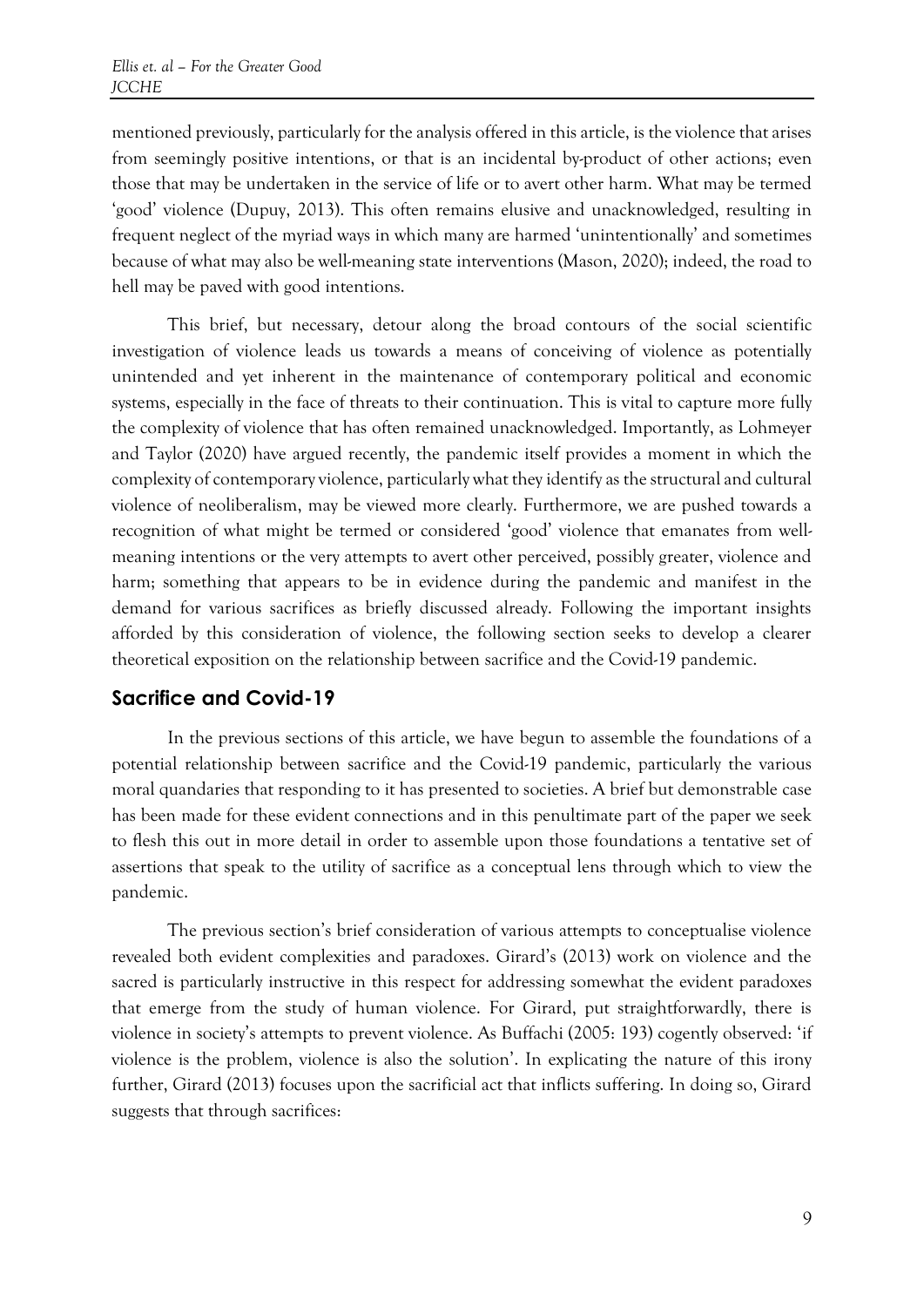'...society is seeking to deflect upon a relatively indifferent victim, a "sacrificeable' victim, the violence that would otherwise be vented on its own members, the people it most desires to protect' (2013: 4).

For Girard (2013), sacrifice serves to avert more destructive harm and reinforces social bonds, yet, simultaneously, this is often reflective of social hierarchies particularly with regards to who becomes designated as the victims and that are deemed 'sacrificeable'. The violence that takes place during the sacrificial act may become regarded then, as Dupuy (2013: 15) has suggested, as 'a "good" form of institutionalised violence that holds in check "bad" anarchic violence' that threatens stability. There is of course great irony here that Dupuy is acutely aware of. Dupuy goes on to suggest that as a result, evil works to contain evil, citing by way of example the proliferation of nuclear armament during the Cold War which, ironically, it is suggested contributed to the prevention of an outbreak of violence on a larger scale amidst escalating tensions within and between states. As a form of 'good violence' or 'necessary evil' then, sacrifice inflicted upon specific victims becomes particularly crucial during times of societal crisis. Indeed, as Ray (2011: 195) has argued, there is evidence for the fundamental process outlined by Girard 'at the level of ...whole societies' and 'especially...at points of crisis'.

The crises engendered by historic epidemics of infectious diseases have previously led to the initiation of the kinds of sacrificial mechanisms that Girard outlined, particularly the systematic targeting of groups with 'outsider' status who became the focal point of wider society's panic and discord. In Medieval Europe, for example, Jews were routinely identified as spreaders of diseases or were seen as responsible for transmission, and subject to violence and persecution (Schwab and Malleret, 2020). During the Covid-19 pandemic, similar incidents of wilful hostility and violent racism have been directed towards individuals of Asian origin, targeted in the belief that they are responsible for the origins of the virus as the first known cases were reported in China (Cabral, 2021; Gover et al, 2020).

Other sacrificial mechanisms during the pandemic have been subtler and structurally embedded, but nevertheless predicated on the same mechanisms and generally targeted at groups united by their lower socio-economic and minority status. Consistent then with a systemic violence that produces what Žižek (2008) terms the 'zero level' against which subjective, agentled violence is rendered visible, 'good' violence or 'necessary evil', are more effectively concealed through their embeddedness within sacred and, more so contemporarily, profane institutions (Dupuy, 2013; 2014). Dupuy (2014: 11) importantly reminds us of this fundamental contemporary paradox in his critical discussion of neoliberal political economy and the functions it performs following the de-sacralisation of many particularly Western nations:

'Economy has violence in it; it is, if you like, inherently violent. But it also acts as a barrier against violence. It is as if violence finds in commerce and industry the means of limiting itself, and therefore protecting the social order against collapse'.

On this basis, Dupuy asks whether the economy should be considered remedy or poison and seems to conclude that it is both. Its remedial qualities lie in its ability to contain and limit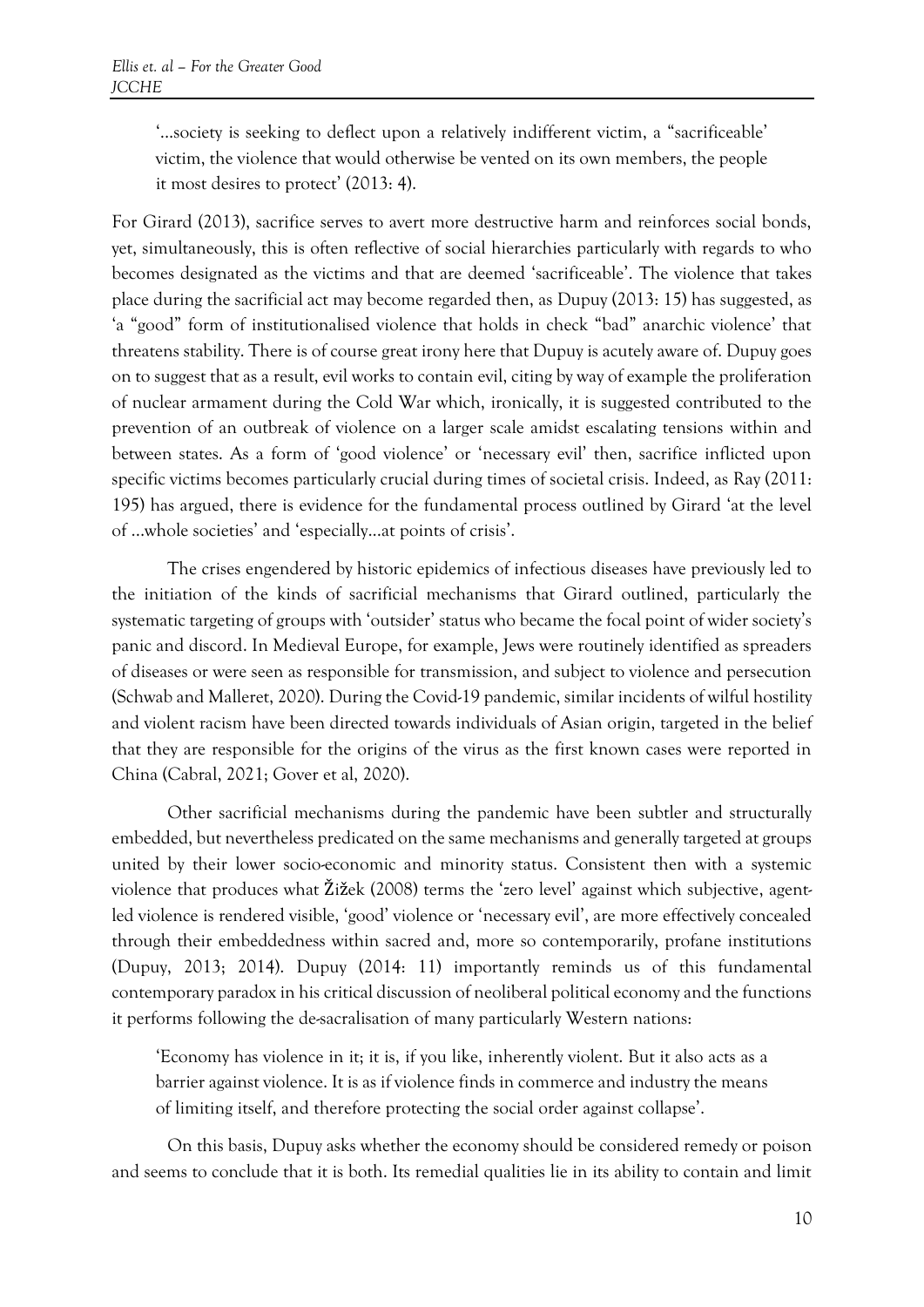internecine violence that would otherwise result in self-annihilation. Steve Hall (2014) contends, along similar lines, that capitalist political economy puts to service potentially and otherwise destructive libidinal drives, harnessing them to serve processes of accumulation and growth through non-violent interpersonal competition. The paradox exists though in economy's Janusface, specifically the poison it simultaneously distils through exploitation, subjugation and structural violence inflicted upon sections of the human population (see Cooper and Whyte, 2018; Galtung, 1969; Lohmeyer and Taylor, 2020).

While Dupuy points towards the troubling realisation of the function of necessary evil within systemic and institutional structures that inflict an unavoidable, yet limited, amount of damage on sections of human populations to hold at bay more destructive forces, Ruggiero (2020: 28) highlights the way that power through such structures 'inflicts a form of sacrificial violence...whereby vulnerable victims suffer...so that those protected by power can thrive'. Indeed, Schwab and Malleret (2020) describe the dichotomy that emerged during the pandemic between social classes and that mirrors this violent sacrificial process. As the pandemic unfolded, the ability of different social groups to erect barriers against it and the moral quandaries and harms it has generated became increasingly evident: 'the uber-rich moved into their yachts, the merely rich fled to their second homes, the middle class struggled to work from home' (Saad-Filho, 2020: 480). Crucially, wealth softened the blow of social distancing and the restrictions placed upon movement and daily life. Members of the working class, however, were more likely to be employed in occupations that placed them on 'the front line to help save lives and the economy – cleaning hospitals, manning the checkouts, transporting essentials and ensuring our security' (Schwab and Malleret, 2020: 80).

In their analysis of media coverage during the first wave of the pandemic in both the UK and Australia, Lohmeyer and Taylor (2020) note the frequent invoking of heroism and the military in reference to the efforts made in response to the virus, particularly those individuals employed in roles where adjustments to working practices to minimise transmission were not possible. Even the use of and emphasis placed upon the term 'frontline' when describing the roles associated with and performed by these workers, denotes militaristic connotations of infantry engaged in direct close proximal combat with opposition forces.

In the UK, the frontline of the pandemic has undoubtedly been the NHS. In practice, a health care system is designed to protect citizens (Jones and Hameiri, 2021) but from the outset of the pandemic, the NHS became a sacred institution that required collective sacrifice to protect it. "Protect the NHS" became the mantra as lockdown and social distancing measures were the collective price required to preserve the sacred (Briggs, et al 2020). This required a determination concerning which parts of the economy were essential and which could be sacrificed. Paradoxically, the workers *within* the NHS became buffers against the virus and were sacrificed to protect the rest of society. The phrase 'key workers' entered popular consciousness to denote those essential workers employed on the frontline to keep our society functioning (Briggs et al, 2020). NHS staff, care home workers, cleaners, retail workers, delivery drivers and other emergency services became sacrificial offerings to protect the rest of society from greater harm.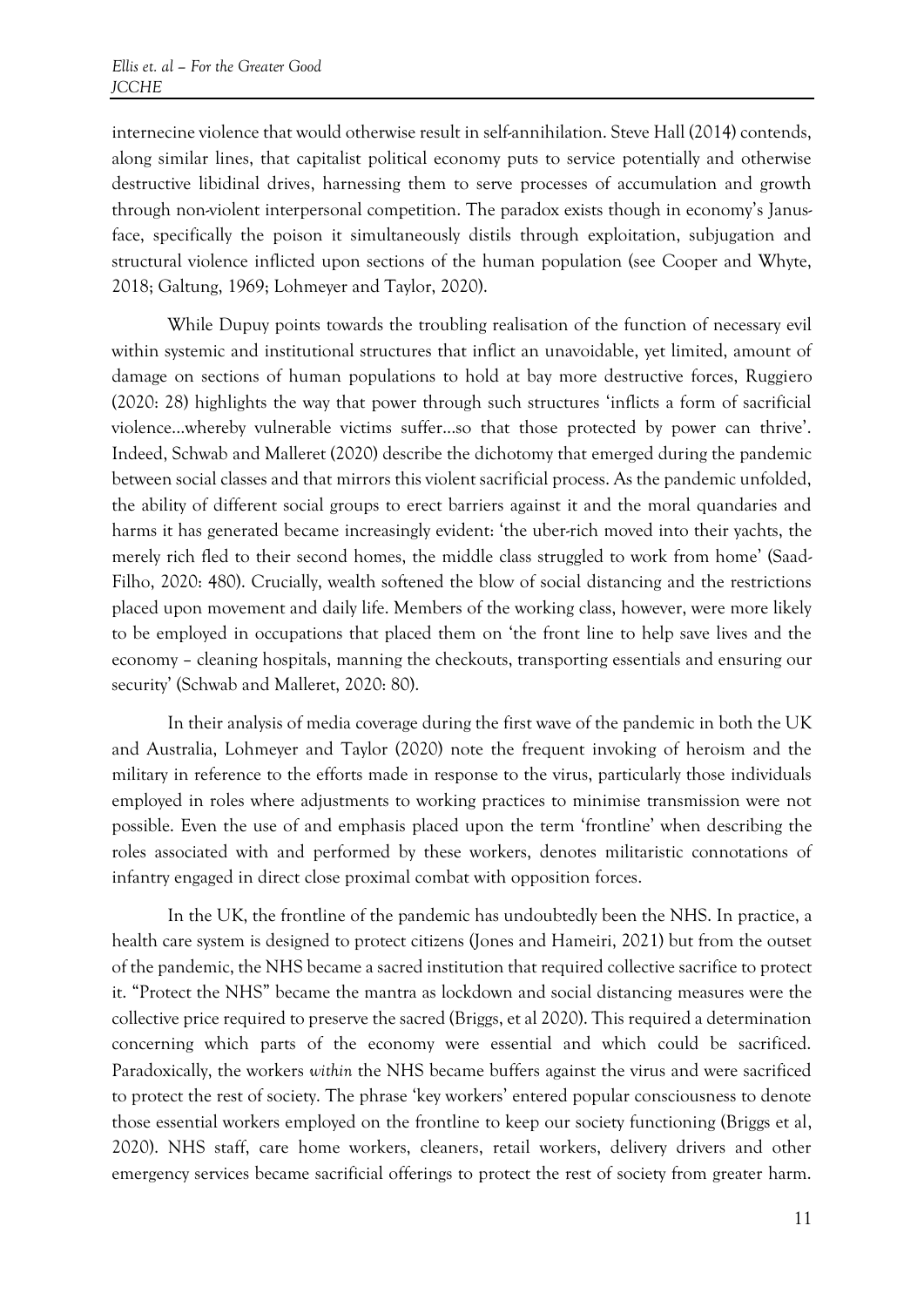The violence inherent within this offering – their potential exposure to a deadly virus – sacralised frontline key workers and in the first weeks of the pandemic generated ritual praise through the weekly 'clap for carers' doorstep applause, a symbolic gesture of recognition for the sacrifice made on our behalf (Wood and Skeggs, 2020).

The ultimate sacrifice is to give one's life in the service of a greater or collective good (Halbertal, 2012) and media reports throughout the pandemic have focused on the deaths of NHS workers and care home staff (Lintern, 2020), with the Office for National Statistics reporting that, between March and December 2020, almost 900 health and social care workers had died with Covid-19 in the UK (ONS, 2021). These workers were, in Dupuy's (2013:117) terms, 'scapegoats' in the true sense of the term when 'society causes its wrongs to fall upon an innocent individual or group' – the failure to adequately prepare and ensure sufficient protections against a viral pandemic. Widespread appreciation and acknowledgement, like children's drawings of rainbows in windows, weekly doorstep clapping, exclusive discounts and offers on consumer goods, arguably acted as an attempt at the expiation of society's collective guilt for the absence of fundamental preparations and protections.

However, the absence of adequate preparation and protection is symptomatic of the contemporary capitalist system. Capitalism's systemic violence imposes upon the sacrifice of key workers in a way that reveals the disavowed 'real' (Hall, 2012) – the exploitation and preparedness to harm others essential to the system's continuation but that remains disavowed and subject to frequent denial. The absence of Personal Protective Equipment (PPE) at the outset of the pandemic exposed frontline workers to harm and demonstrated the limits of both neoliberal governance structures and globalised just-in-time supply chains (Jones and Hameiri, 2021). The mad scramble for PPE revealed a system that privileged market forces, competition, outsourced supply chains and networks, global trade routes and a hollowed-out state where government had been replaced with governance (Jones and Hameiri, 2021). Despite warnings about the likely impact of a global pandemic, governments were underprepared and would rue their reliance on highly insecure just-in-time production and delivery models that reflected a neoliberal approach to governance and that suited corporate interests. The normal functioning of the capitalist economy left frontline healthcare workers at risk of harm in the early days of a pandemic where the virus had no known treatment and could be passed easily without the protection afforded by PPE. While frontline workers displayed the hallmarks of Halbertal's (2012) and Keenan's (2005) self-sacrifice in the service of a higher cause, the systemic violence of capitalism also sacrificed low-paid, overworked, and precarious workers (Ruggerio, 2020). Capitalism's sacrificial offering came at a price: a proposed 1% pay rise for frontline nurses who, over 12 months into the pandemic, were now displaying signs of PTSD, stress, anxiety, and depression (Green et al, 2021). Public outrage and the official rejection of the 1% pay increase reflects a social desire for their sacrifice to be recognised and validated in a more meaningful way; yet the systemic violence of capitalism insists upon the continuation of precarity, low-pay and insecure work (Lloyd, 2018), resulting in a tokenistic gesture rather than a fundamental betterment in their material conditions.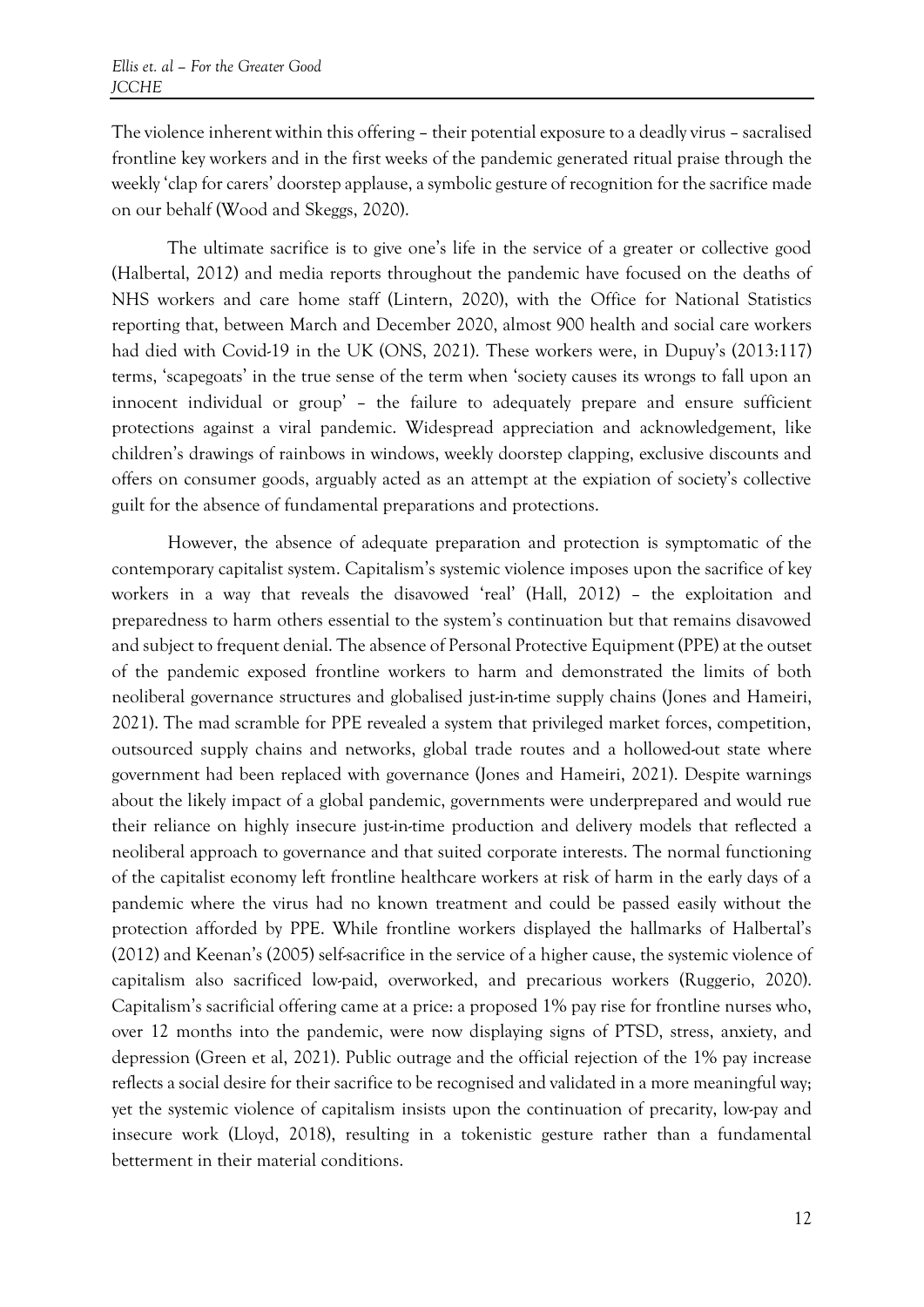Importantly, Girard (2013) and Halbertal (2012) suggest that sacrifice always takes place within a hierarchical structure. This is true of the Covid-19 pandemic as the greatest sacrifice appears to have been borne by the frontline workers, while many others worked from home or received furlough payments. However, a range of sacrifices are visible across the pandemic and potentially exist on several levels in what might be identified as a *sacrificial hierarchy* depicted visually in Fig 1.





As indicated in Fig 1, whilst the NHS and its supporting healthcare institutions were cast as the *sacred*, frontline workers might be branded as the *sacred* sacrificers since they worked to protect what the government regarded as sacred, something which all individuals should strive to protect and uphold even at the expense of their own physical and mental wellbeing. Moreover, care home residents, the elderly and the vulnerable, could be deemed the *primary sacrificers*; as mentioned, this is clear particularly during the initial stages of the pandemic whereby the systemic violence of neoliberalism and its recent economic logic of austerity meant many healthcare services were privatised and underfunded (Baines and Cunningham, 2015), and often unable to adequately mitigate the risks of Covid-19. Lastly, at the bottom of the sacrificial hierarchy lie the *secondary sacrificers* which includes the various sacrificial losses of members of wider society, not least peoples' mental health, cultural freedoms and other illnesses and health appointments that were transiently sacrificed to focus on the threats and harms posed by Covid-19.

## **Discussion**

Returning to the violence of economy, we can situate the sacrifice outlined previously within the systemic violence of neoliberal capitalism (Žižek, 2008). As noted already, violence is a normalised element of both human nature and capitalist political economy and throughout each successive 'spirit of capitalism' (Boltanski and Chiapello, 2005), a variety of groups have been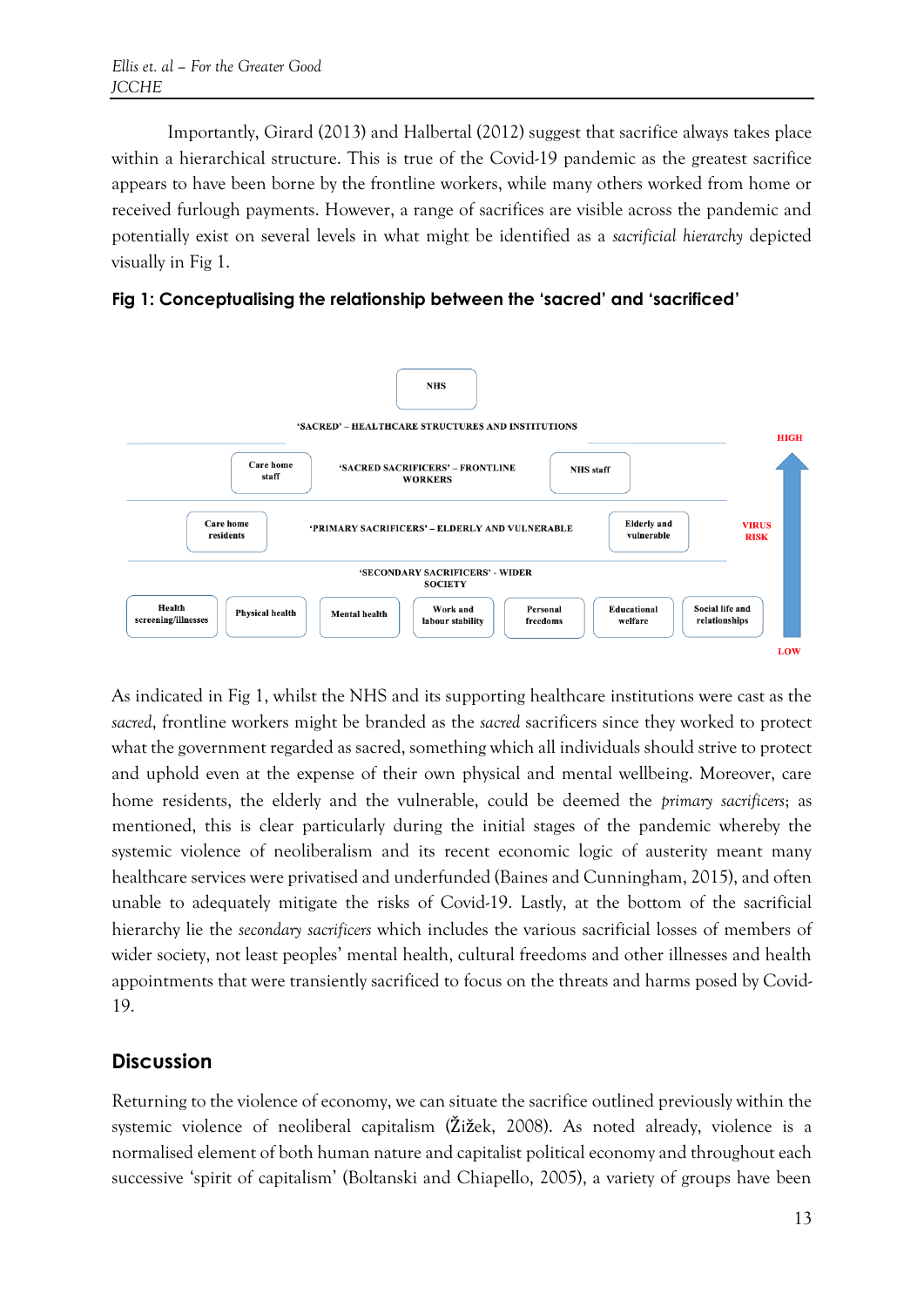sacrificed in order for others to flourish. This process has historically reflected existing inequalities and hierarchies within the system; from  $19<sup>th</sup>$  century industrial workers in the UK and USA to 21<sup>st</sup> century miners and sweatshop labour in the Far East, from migrant workers to modern slaves. The unequal sacrifice of the poor, working-class, minorities, marginalised and, ultimately, disposable workers, is a persistent feature of the perpetuation of a violent system. The result of the Covid-19 pandemic's interaction with capitalist political economy bears these historic features. To keep society functioning and some semblance of economic activity in place, the lowest paid, most insecure, precarious, and exploited forms of labour were sacrificed to protect the rest and maintain some productivity.

Dupuy's (2014) contention that the 'good' violence inherent within the economy is deployed to remedy more serious forms of 'bad' violence is well-judged in relation to the pandemic. Harm and violence have been visited upon certain sections of the population such as those that are vulnerable through their employment to prevent greater harms throughout the social order. Many have survived and even flourished throughout the pandemic, and we can situate this within the context of sacrificial violence inflicted upon others. Violence as the answer to violence appears in other examples too. Domestic violence calls to the charity Refuge rose by 25% in the first month of the UK's first lockdown (Nicola, 2020). Paradoxically, the violence inherent within the normal functioning of labour markets acted as 'good' violence that was only visible by its absence. The release valves of work, socialising, and leisure disappeared with 'stay at home' orders, unemployment, furlough, and online working; families were forced into close proximity for prolonged periods without respite and domestic violence spiralled (Ellis, et al 2021). In some senses, the 'good' violence routinely meted out by the economic system averted to some extent a wave of 'bad' violence in domestic spheres. In the sense of sacrificial violence, those victims of domestic and child abuse were sacrificed for the greater good.

In conceiving of this violence in terms of harm, we see the unintentional consequences of the normal functioning of a system built on violence, but also what ultra-realist criminologists have identified as the positive motivation to harm (Hall and Winlow, 2015; Lloyd, 2018; Telford & Lloyd, 2020). Inequality emerges from a willingness to inflict harm on others (Lloyd, 2018). On a subjective level, individuals emboldened by 'special liberty' pursue their expressive and instrumental ends unencumbered by adherence to law and societal norms (Hall, 2012; Tudor, 2018). If we shift our focus to the macro-level, Dupuy (2014) suggests that sacrifice is embedded within the economy. As we have stated, violence and sacrifice are intimately connected and therefore we could argue that a measure of sacrifice is always required to avert a greater anarchy. The sacrificial process of the more disposable members of human populations represents:

'the purest and most extreme embodiment of the abusive, negligent and exploitative relationships between the capitalist socio-economic system and the individual' (Hall and Wilson, 2014: 650)

This represents a willingness to inflict harm and violence upon disposable populations. Sacrifice, as in the case of the Covid-19 pandemic, is an essential and integral feature of a society and economic system that must forestall consequences potentially more harmful than the violence it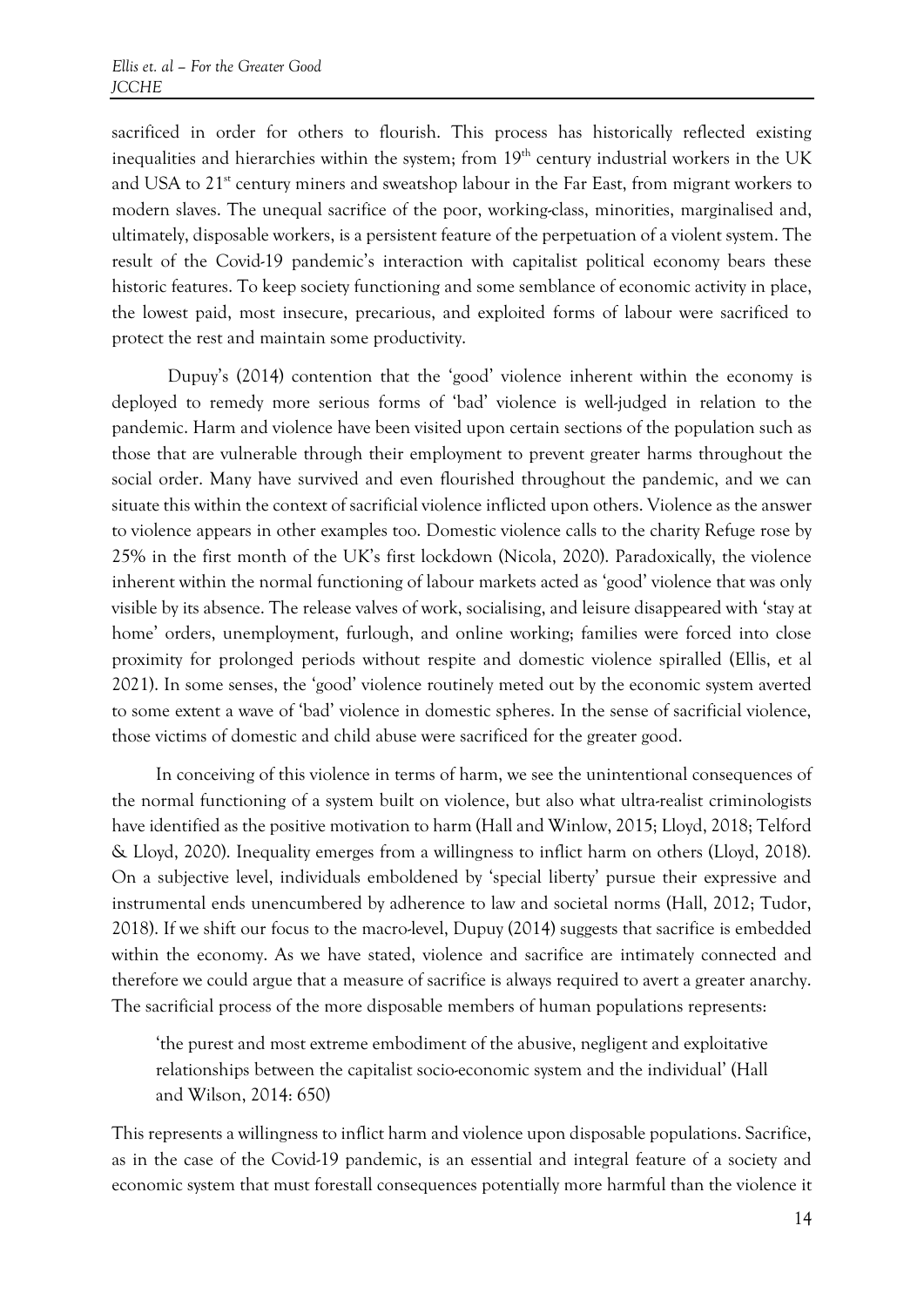enacts. In returning to Girard's (2013) analysis, we were never 'all in it together'; those sacrificed on the front line of the pandemic deflected violence from those that the power structures and ideology of neoliberal capitalism most sought to protect. The prevailing ideology of a postpolitical neoliberalism has emphasised individual competition, status, display, emotivism and accumulation for decades (Winlow and Hall, 2013); therefore, many of those sacrificed on the frontline have been those that are marginalised, socio-economically precarious and disposable, or what we might brand as the losers upon the field of neoliberal capitalism.

Girard (2013) suggests that those sacrificed throughout history have usually been an 'other', an outsider on the margins of the social fabric. Perhaps the most extreme form of 'Othering' occurred under Nazi Germany and manifested in the Holocaust, whereby Jews were cast as the cause of society's problems and were murdered in their millions (Whitehead, 2018). However, those that are cast as 'others' under neoliberalism have principally been socially and economically marginalised groups, particularly problematic drug users, the unemployed, prisoners, as well as immigrants and asylum seekers (Whitehead, 2018). Those that have been sacrificed during the Covid-19 pandemic, though, particularly frontline workers, are therefore not a traditional 'other', though they were sacrificed to protect society and those further up the social structure like neoliberalism's socio-economic winners, many of whom witnessed their wealth increase during the pandemic (Briggs, et al 2021).

Despite playing a central and important role in society both before and throughout the pandemic, many of the pandemic's sacrificial others like care workers continue to endure degrading working conditions including low-pay, non-unionization, zero-hour contracts and long working hours (Briggs, et al 2021). This is because the systemic violence of neoliberal capitalism insists upon the importance of the maximisation of profitability, market expansion and capital accumulation, severing the historic Hegelian master-slave relation (Hall, 2012; Telford & Lloyd, 2020). While capital historically required the recognition of employees to secure its hegemony, it no longer needed the acknowledgement of workers under neoliberalism, since the emergence of a reserve army of labour meant they could be easily disposed of when they were no longer required. Whilst many of those sacrificed were not history's traditional 'others', they were often in socio-economically precarious positions and thus deemed more disposable than other social groups.

However, the Covid-19 pandemic revealed that society does require the nurses, care home workers and couriers, among others, to keep society and the economy functioning. As mentioned, they were rebranded as frontline workers, often denied access to PPE and did not have the option to work within the safe and comfortable surroundings of their home. If a partial meaning of sacrifice is loyalty to a higher and more noble cause (Girard, 2013; Halbertal, 2012), then key workers - many of whom often laboured in difficult conditions to protect the most vulnerable elderly people in care homes; provided care to those that suffered with ill health in hospitals; and often travelled many miles per day and thus came into contact with countless people and thereby increased their risk of contracting Covid-19 to deliver important items – evidently exemplify this commitment to a virtuous ideal. Therefore, it might be argued that 'it is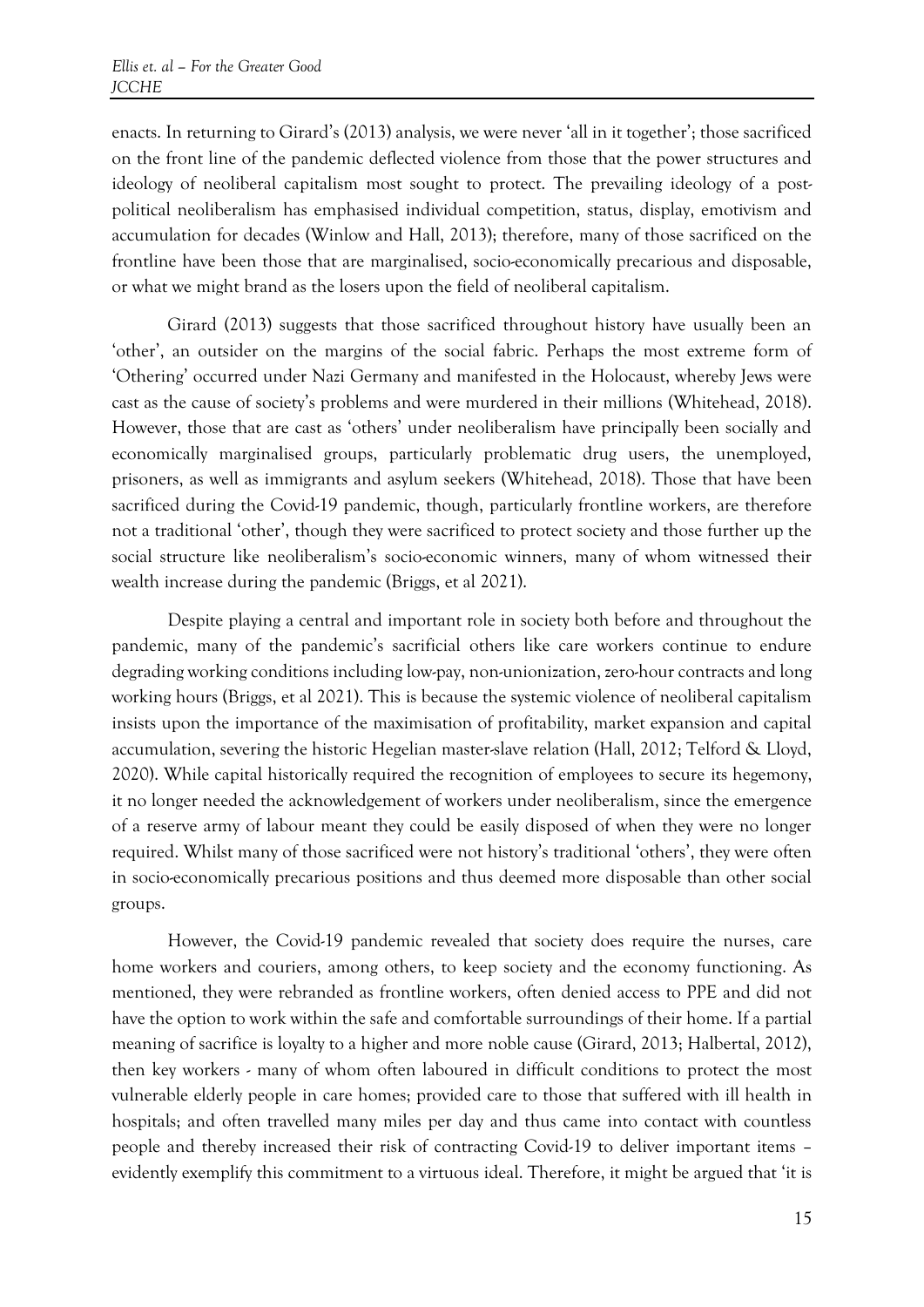the mark of the good that it deserves sacrifice' (Halbertal, 2012: 68), not least because sacrifice has historically been a means to reinforce the fabric and bonds of the social order (Girard, 2013).

However, how well does the sacrificial offerings documented above reinforce the fabric of neoliberalism's social order; or, indeed, is there a cogent social order to be reinforced? Throughout the neoliberal era, individualism and the profit motive have seeped further into society and reached areas of life previously untouched, restructuring social institutions and relations along the cold lines of the business logic (Whitehead, 2018). Perhaps we witnessed a transient burst of communal spirit during the initial stages of the pandemic, with some relatives often dropping food off for their elderly family members who were self-isolating, as well as our shared sacrifices which meant 'me first' individualism was somewhat subordinated to the collective. Over time, though, it became clear that this sense of social cohesiveness and community was temporary, with many people longing for the return of individual freedoms and gratification, while clear divisions and tensions have emerged around one's level of commitment to the imposed restrictions (Briggs, et al 2021). As fatalism, resignation and scepticism have become doxic, many peoples' belief in the possibility of a better world has collapsed (Winlow & Hall, 2013). The solipsistic and hollow pleasures of consumer culture are embraced to mitigate a structural sense that something has gone wrong, or is missing (Lloyd, 2018). Absent is a universal and convincing political narrative to explain peoples' place in the world; the traditional tools for identity formation like social class and community have evaporated.

This is what some have referred to as a post-social world (Raymen, 2019; Telford & Lloyd, 2020; Winlow & Hall, 2013), whereby commitments to the collective Good are absent and all that matters is self-enhancement (Raymen, 2019). The longer the pandemic lasted, this absence of a telos, purpose or collective Good made the demands for sacrifice much harder to accept. The continued existence of as many people as possible – the administration of non-death – became a moral end in itself, while questions about purpose, flourishing and the virtues inherent in living a 'good life' were ignored. Whilst Halbertal's (2012) point that sacrifice and recognition of it has the potential to move us beyond individual desires, drives and goals towards the Good, was clear in the short-term during the pandemic, the sacrifice of those on the frontline and our collective sacrifices more generally potentially mean that the systemic violence of neoliberalism has merely been maintained in the longer term.

## **Conclusion**

This article has highlighted the evident presence of sacrifice throughout the Covid-19 pandemic. We have begun to develop here some tentative but evidently important connections between the pandemic and the concept of sacrifice, which do require further consideration. We have also provided a demonstrable case for the utility of this concept for understanding the impact and societal response to the threat the virus poses to the social fabric, which is also in need of greater attention particularly as society shifts into a post-pandemic period.

The arrival of Covid-19 has without doubt required personal sacrifices to be made of varying kinds in an attempt to resolve the various moral dilemmas that its management presents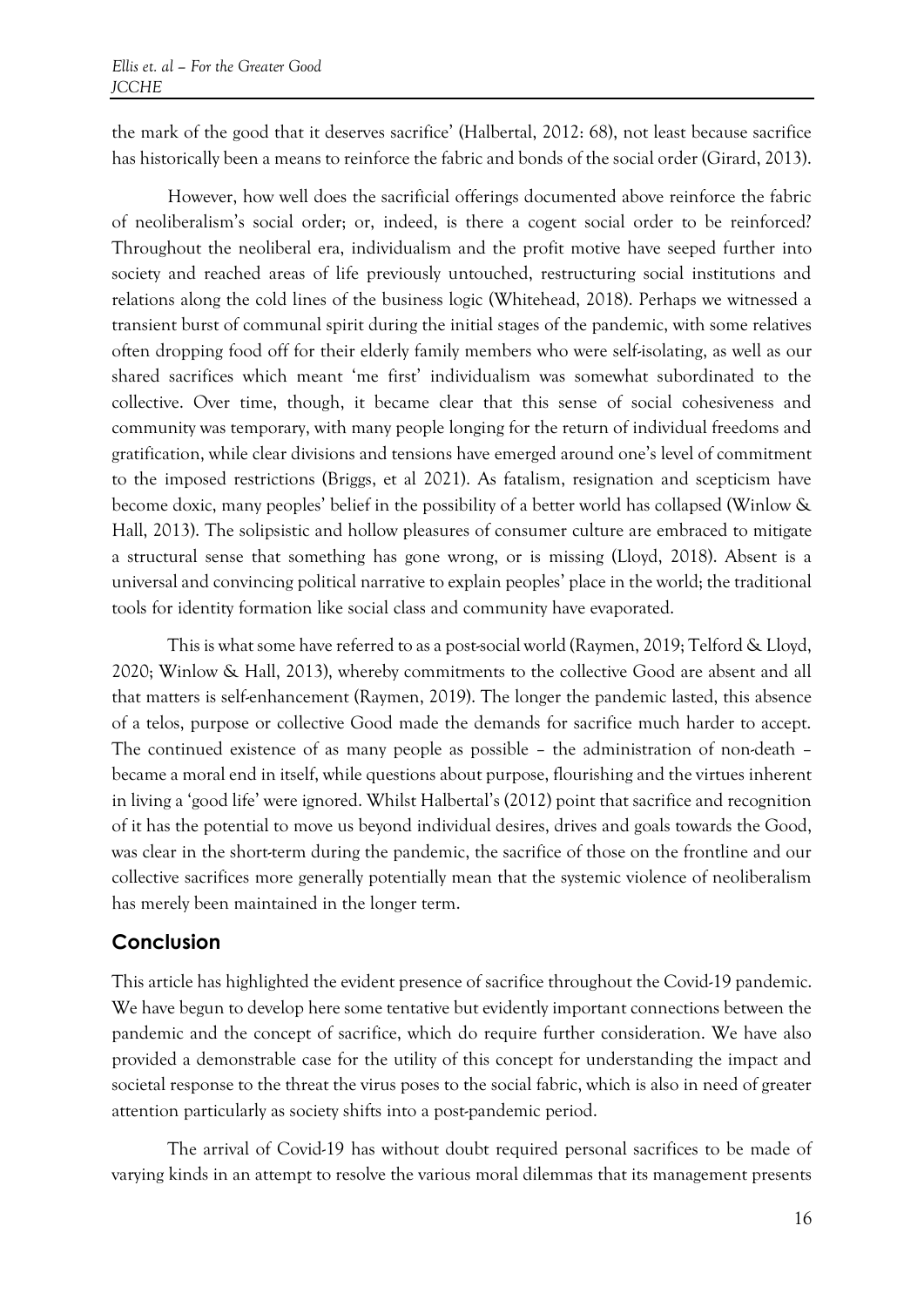for human society. The various sacrifices made have frequently been lauded by politicians and others as evidence of a collective commitment to a common higher cause by individuals across the social strata. A focus purely upon personal sacrifices made by individuals though without appreciation of context, obscures the broader social and historical backdrop in which sacrificial processes are both undertaken by individuals and also enacted upon them. It also ignores the greater complexity of human violence and its centrality within social relations, which many authors discussed in this article alert us to. Contemporary sacrifices made in the Covid-19 era bare many of the hallmarks of historic sacrificial acts and processes, particularly in terms of their hierarchical nature. The sacrifices discussed here, while undertaken and enacted in pursuit of a perceived notion of common social good, must also be understood as emblematic of systemic violence that works to maintain the functioning of current neoliberal economic and political systems by routinely harming sections of human populations that are considered disposable and therefore 'sacrificeable'. While historically, as significant theorists also discussed here have suggested, sacrifice served the function of restoring the social fabric in the face of threats and crises, the potential for this in the contemporary neoliberal period requires further critical consideration.

There is the potential to recognise Covid-19, and the sacrifices entailed in the response to it, as an 'event' (Winlow and Hall, 2013) that may transform society and social life for the better by awakening populations to the importance of mutual care, support and regard for others, over individual desires, and thus hollow consumer pleasures (Briggs et al, 2020). Indeed, the myriad sacrifices made during the pandemic bequeath a great burden of responsibility upon those who were protected to ensure those sacrifices are honoured (Halbertal, 2012), and act as a catalyst for reassessing and possibly altering the various harmful aspects of our socio-economic arrangements. With many contemporary critical theorists highlighting the specifically post-social character of contemporary relations and the repeated obstruction of an agreed upon notion of the 'good', the noble sacrifices made in response to the pandemic do risk being rapidly forgotten, and therefore undertaken and enacted purely for the protection and furtherance of a fundamentally unequal and violent system.

#### **References**

Adams-Prassl, A Boneva, T Golin, M Rauh, C (2020) Inequality in the impact of the coronavirus shock: Evidence from real time surveys*. Journal of Public Economics.* 189. 104245. <https://doi.org/10.1016/j.jpubeco.2020.104245>

Agamben, G. (1995) *Homo Sacer.* Stanford: University Press.

Andell, P. (2019) *Thinking Seriously About Gangs*. London: Palgrave.

Andrew, A Cattan, S Dias, M Farquharson, C Kraftman, L et al (2020) Inequalities in Children's Experiences of Home Learning during the COVID-19 Lockdown in England. Fiscal Studies. 41(3): 653-683.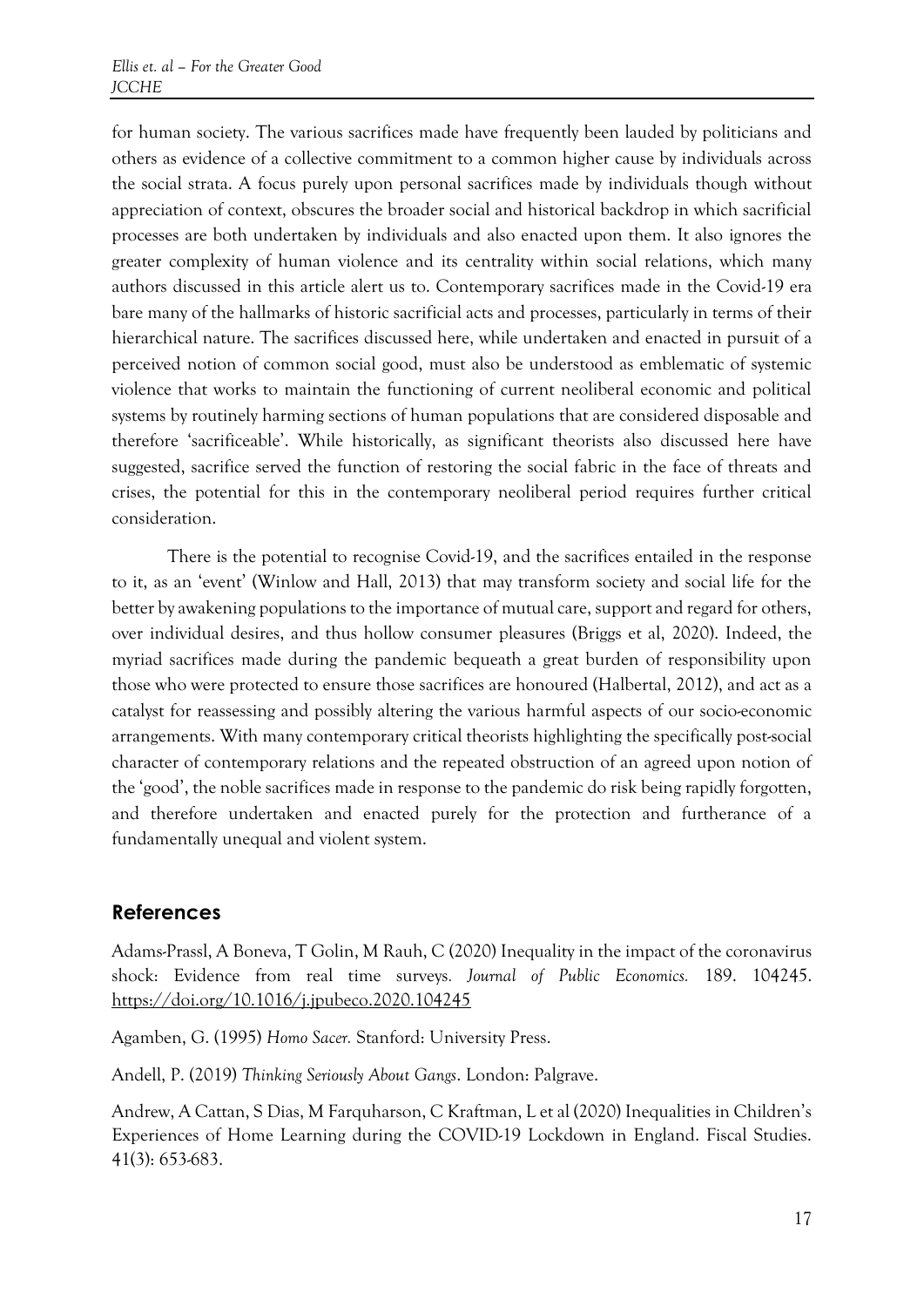Baines, D. and Cunningham, I. (2015) Care work in the context of austerity. *Competition & Change*. 19(3): 183-193.

Beckett, L (2020) Older people would rather die that let Covid-19 harm US economy – Texas official. *The Guardian.* [https://www.theguardian.com/world/2020/mar/24/older-people-would](https://www.theguardian.com/world/2020/mar/24/older-people-would-rather-die-than-let-covid-19-lockdown-harm-us-economy-texas-official-dan-patrick)[rather-die-than-let-covid-19-lockdown-harm-us-economy-texas-official-dan-patrick](https://www.theguardian.com/world/2020/mar/24/older-people-would-rather-die-than-let-covid-19-lockdown-harm-us-economy-texas-official-dan-patrick)

Bledsoe, T Jokela, J Deep, N Sulmasy, L (2020) Universal Do-Not-Resuscitate Orders, Social Worth, and Life-Years: Opposing Discriminatory Approaches to the Allocation of Resources During the COVID-19 Pandemic and Other Health System Catastrophes. *Annals of Internal Medicine*. 173(3): 230-232. <https://doi.org/10.7326/M20-1862>

Boltanski, L. and Chiapello, E. (2005) *The New Spirit of Capitalism*. London: Verso.

Booth, R (2020) Inquiry begins into blanket use in England of Covid 'do not resuscitate' orders. The Guardian. Monday 12<sup>th</sup> October 2020. Available at: [https://www.theguardian.com/world/2020/oct/12/inquiry-begins-into-blanket-use-in-england](https://www.theguardian.com/world/2020/oct/12/inquiry-begins-into-blanket-use-in-england-of-covid-do-not-resuscitate-orders)[of-covid-do-not-resuscitate-orders](https://www.theguardian.com/world/2020/oct/12/inquiry-begins-into-blanket-use-in-england-of-covid-do-not-resuscitate-orders)

Breathnach, A (2020) Covid-19 elimination: should we force our young to sacrifice their freedoms so the older generation can live a bit longer? BMJ; 371 <https://doi.org/10.1136/bmj.m3880>

Briggs, D., Ellis, A., Lloyd, A. and Telford, L. (2021) *Researching the Covid-19 Pandemic: A Critical Blueprint for the Social Sciences.* Bristol: Policy Press

Briggs, D Ellis, A Lloyd, A & Telford, L (2020) New hope or old futures in disguise? Neoliberalism, the covid-19 pandemic, and the possibility for social change. *International Journal of Sociology and Social Policy.* 40(9/10): 831-848.<https://doi.org/10.1108/IJSSP-07-2020-0268>

Bufacchi, V (2005) Two concepts of violence. *Political Studies Review.* 3(2) 193-204. <https://doi.org/10.1111%2Fj.1478-9299.2005.00023.x>

Cabral, S (2021) Covid 'hate crimes' against Asian Americans on rise. <https://www.bbc.co.uk/news/world-us-canada-56218684>

Condry, R Miles, C... (2020) Experiences of Child and Adolescent to Parent Violence in the Covid-19 Pandemic. [https://www.law.ox.ac.uk/sites/files/oxlaw/final\\_report\\_capv\\_in\\_covid-](https://www.law.ox.ac.uk/sites/files/oxlaw/final_report_capv_in_covid-19_aug20.pdf)[19\\_aug20.pdf](https://www.law.ox.ac.uk/sites/files/oxlaw/final_report_capv_in_covid-19_aug20.pdf)

Cooper, V and Whyte, D (2018) Grenfell, Austerity, and Institutional Violence. *Sociological Research Online.* P.1-10

Dupuy, J P (2013) *The Mark of the Sacred.* Stanford: Stanford University Press.

Dupuy, J P (2014) *Economy and the Future.* Michigan: Michigan State University Press.

Elias, N (2000) *The Civilising Process.* Oxford: Blackwell.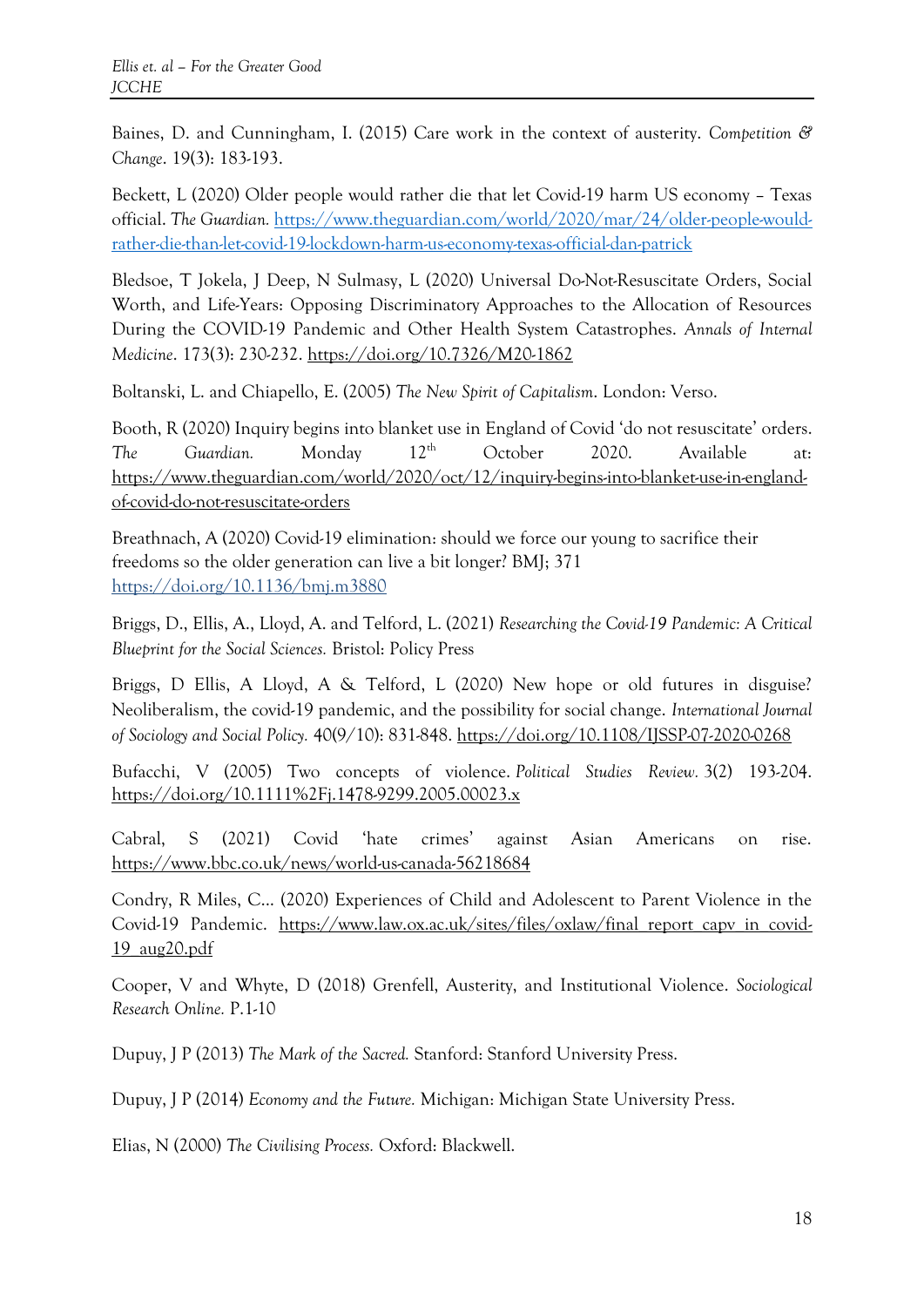Ellis, A. (2016) *Men, Masculinities and Violence: An Ethnographic Study*. London: Routledge.

Ellis, A Briggs, D Lloyd, A and Telford, L (2021) A ticking time bomb of future harm: Lockdown, child abuse and future violence. *Abuse: An Impact Journal.* 2(1) 37-48. <https://doi.org/10.37576/abuse.2021.017>

Evans, B and Giroux, H (2015) *Disposable Futures: The Seduction of Violence in the Age of Spectacle.*  City Lights Books

Fromm, E (1973) *The Anatomy of Human Destructiveness.* London: Pimlico.

Galtung, J (1969) Violence, Peace and Peace Research. *Journal of Peace Research* Vol 6, No. 3, p.167-191

Girard, R (2013) *Violence and the Sacred.* London: Bloomsbury.

Gover, A.R., Harper, S.B. and Langton, L. (2020) Anti-Asian hate crime during the Covid-19 pandemic: Exploring the reproduction of inequality. *American Journal of Criminal Justice.* 45, 647- 667.<https://link.springer.com/content/pdf/10.1007/s12103-020-09545-1.pdf>

Greene, T. et al. (2021) Predictors and rates of PTSD, depression and anxiety in UK frontline health and social care workers during Covid-19. *European Journal of Psychotraumatology.* 12(1) 1882781. <https://doi.org/10.1080/20008198.2021.1882781>

Halbertal, M (2012) *On Sacrifice.* Princeton: Princeton University Press.

Hall, S. (2012) *Theorizing Crime and Deviance*. London: Sage.

Hall, S (2014) The Socioeconomic Function of Evil. *Sociological Review.* 62 (S2) 13-31. <https://doi.org/10.1111/1467-954X.12189>

Hall, S. and Wilson, D. (2014) New foundations: Pseudo-pacification and special liberty as potential cornerstones for a multi-level theory of homicide and serial murder. *European Journal of Criminology.* 11(5) 635-655. <https://doi.org/10.1177%2F1477370814536831>

Hall, S. and Winlow, S. (2015) *Revitalizing Criminological Theory.* London: Routledge.

Hochuli, A., Hoare, G. and Cunliffe, P. (2021) *The End of the End of History.* Winchester: Zero.

Jackman, M (2002) Violence in Social Life. *Annual Review of Sociology.* 28. 387-415. <https://doi.org/10.1146/annurev.soc.28.110601.140936>

Jones, L. and Hameiri, S. (2021) Covid-19 and the failure of the neoliberal regulatory state. *Review of International Political Economy.* Online first. <https://doi.org/10.1080/09692290.2021.1892798>

Keane, J (1996) *Reflections on Violence.* London: Verso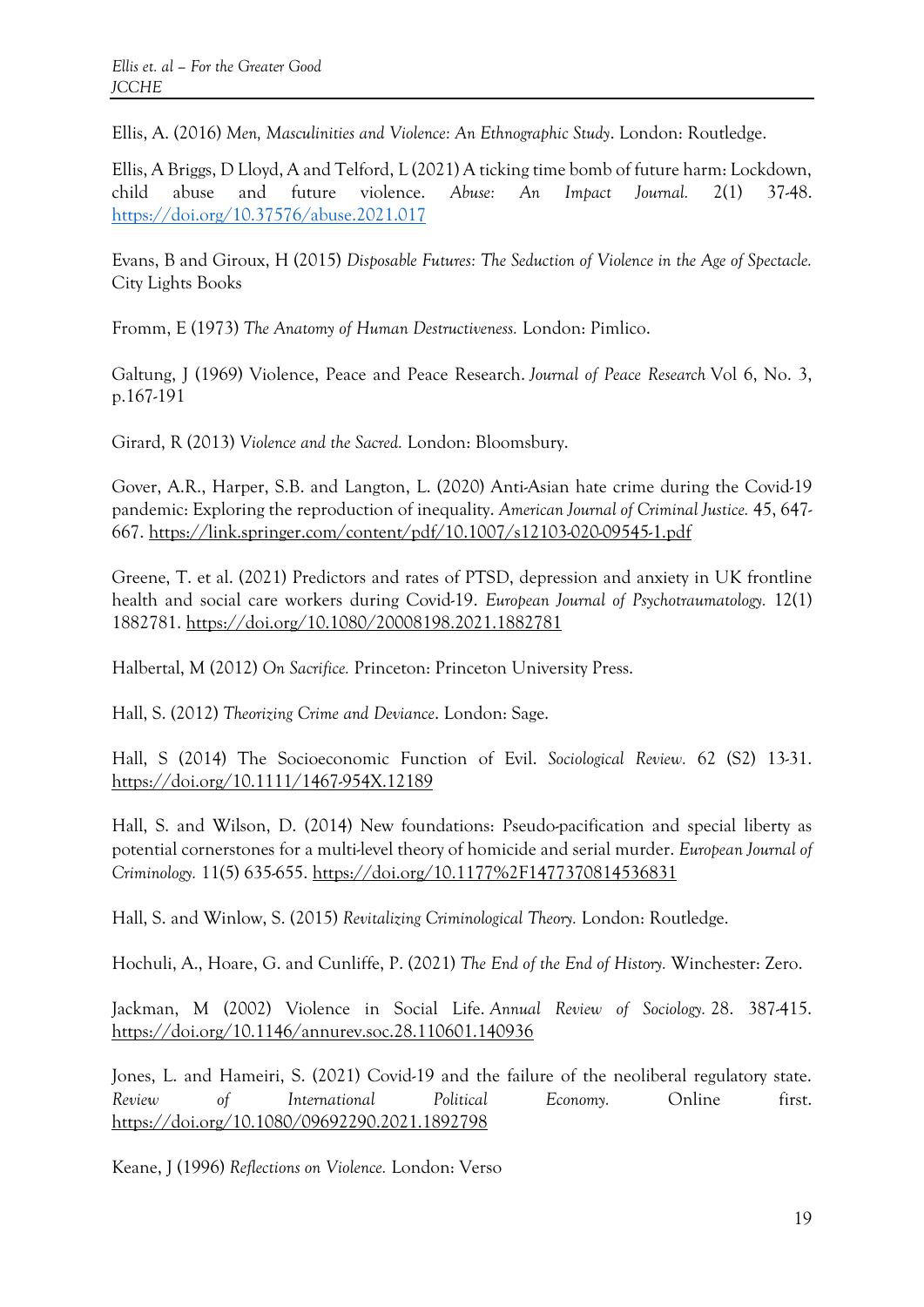Keenan, D K (2005) *The Question of Sacrifice.* Indiana: Indiana University Press

Liao, T and De Maio, F (2021) Association of Social and Economic Inequality with Coronavirus Disease 2019 Incidence and Mortality Across US Counties. *JAMA network open.* 4 (1)

Lintern, S. (2020) Coronavirus: Deaths of hundreds of frontline NHS and care workers to be investigated. The Independent. Tuesday  $11<sup>th</sup>$  August 2020. [https://www.independent.co.uk/news/health/coronavirus-nhs-deaths-healthcare-workers](https://www.independent.co.uk/news/health/coronavirus-nhs-deaths-healthcare-workers-covid-care-doctors-nurses-a9665386.html)[covid-care-doctors-nurses-a9665386.html](https://www.independent.co.uk/news/health/coronavirus-nhs-deaths-healthcare-workers-covid-care-doctors-nurses-a9665386.html)

Lloyd, A. (2018) *The Harms of Work.* Bristol: University Press.

Lohmeyer, B and Taylor, N (2020) War, Heroes and Sacrifice: Masking Neoliberal Violence During the Covid-19 Pandemic. *Critical Sociology.* 47(4/5) 625-639. <https://doi.org/10.1177%2F0896920520975824>

Lovelace, B (2020) WHO says getting the worsening Covid outbreak under control may require 'sacrifice for many, many people'. [https://www.cnbc.com/2020/10/26/who-says-stemming](https://www.cnbc.com/2020/10/26/who-says-stemming-coronavirus-may-rqequire-.html)[coronavirus-may-rqequire-.html](https://www.cnbc.com/2020/10/26/who-says-stemming-coronavirus-may-rqequire-.html)

Maringe, C., Spicer, J., Morris, M., Purushotham, A., Nolte, E., & Sullivan, R. (2020). The impact of the COVID-19 pandemic on cancer deaths due to delays in diagnosis in England, UK: a national, population-based, modelling study. *The Lancet, 21*(8)*,* 1023-34 [https://doi.org/10.1016/S1470-2045\(20\)30388-0](https://doi.org/10.1016/S1470-2045(20)30388-0)

Mason, W (2020) 'No One Learned': Interpreting a Drugs Crackdown Operation and its Consequences through the 'lens' of Social Harm. *British Journal of Criminology.* 60, 382-402. <https://doi.org/10.1093/bjc/azz047>

MacIntyre, A. (2011) *After Virtue.* London: Bloomsbury.

MacIntyre, A. (2016) *Ethics in the Conflicts of Modernity.* Cambridge: University Press.

Nicola, M. et al. (2020) The socio-economic implications of the coronavirus pandemic (COVID-19): A review. *International Journal of Surgery.* 78. 185-193. <https://doi.org/10.1016/j.ijsu.2020.04.018>

O'Connor, R Wetherall, K Cleare, S McClelland, H Melson, A et al (2020) Mental health and well-being during the COVID-19 pandemic. *The British Journal of Psychiatry*. 1-18.

Office for National Statistics (2021) *Coronavirus (COVID-19) related deaths by occupation, England and Wales.* 25th January 2021. Available at [https://www.ons.gov.uk/peoplepopulationandcommunity/healthandsocialcare/causesofdeath](https://www.ons.gov.uk/peoplepopulationandcommunity/healthandsocialcare/causesofdeath/datasets/coronaviruscovid19relateddeathsbyoccupationenglandandwales) [/datasets/coronaviruscovid19relateddeathsbyoccupationenglandandwales](https://www.ons.gov.uk/peoplepopulationandcommunity/healthandsocialcare/causesofdeath/datasets/coronaviruscovid19relateddeathsbyoccupationenglandandwales)

Pemberton, S (2016) *Harmful Societies: Understanding social harm.* Bristol: Policy Press.

Petterson, S Westfall, J & Miller, B (2020) *Projected Deaths of Despair from Covid-19*. Robert Graham Center.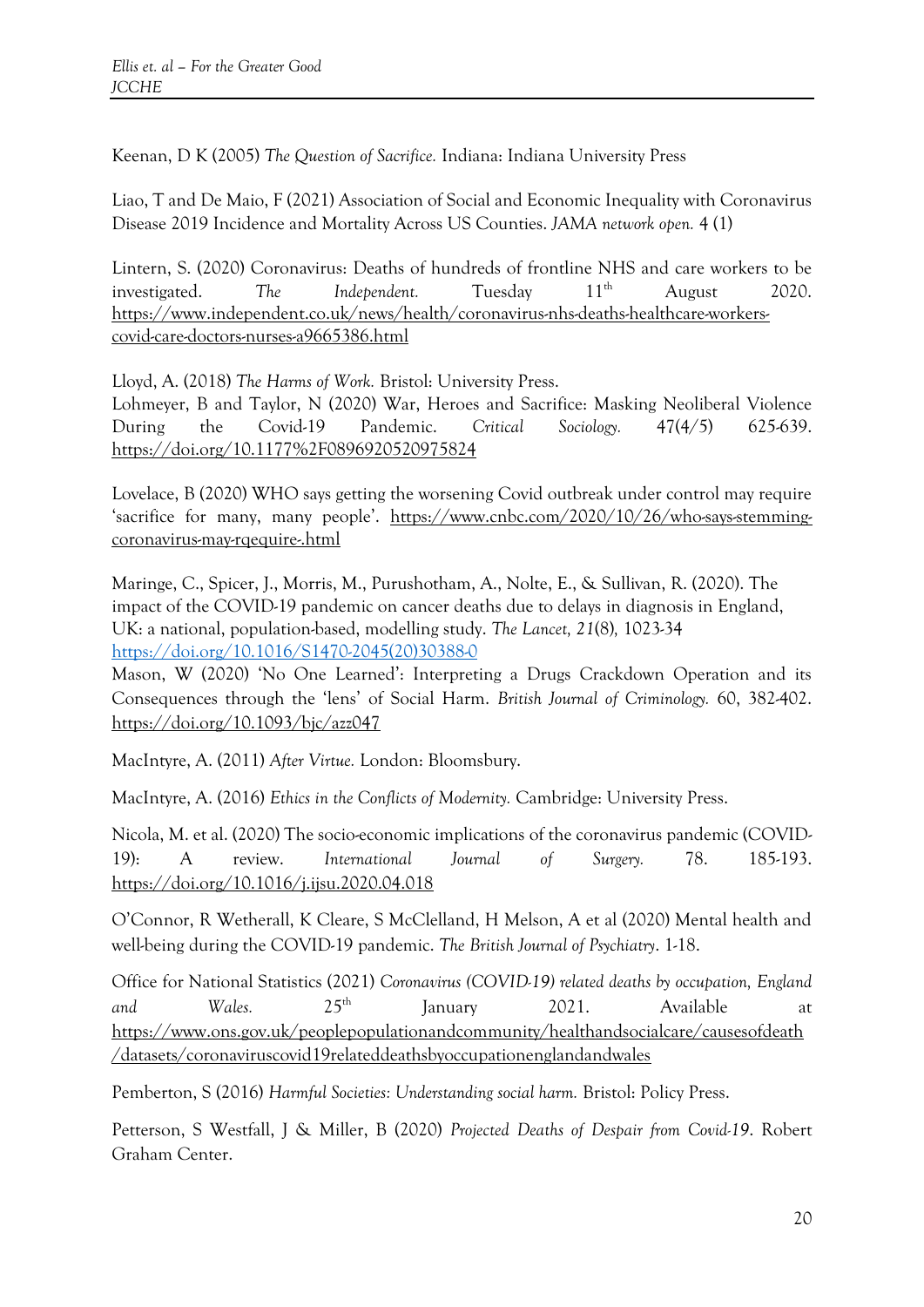Pierce, M Hope, H Ford, T Hatch, S Hotopf, M John, A Kontopantelis, E (2020) Mental health before and during the COVID-19 pandemic: a longitudinal probability sample survey of the UK population. *The Lancet Psychiatry*. 7(10): 883-892.

Pinker, S (2012) *The Better Angels of Our Nature.* New York: Viking.

Ray, L (2011) *Violence and Society.* London: Sage.

Raymen, T. (2019) The Enigma of Social Harm and the Barrier of Liberalism: Why Zemiology Needs a Theory of the Good. *Justice, Power and Resistance.* 3(1) 134-163. <https://pearl.plymouth.ac.uk/handle/10026.1/12408>

Robertson, M Duffy, F Newman, E Bravo, C Ates, H Sharpe, H (2021) Exploring changes in body image, eating and exercise during the COVID-19 lockdown: A UK survey. *Appetite*. 159: 1- 6.<https://doi.org/10.1016/j.appet.2020.105062>

Ruggiero, V (2020) *Visions of Political Violence.* London: Routledge.

Saad-Filho, A (2020) From COVID-19 to the End of Neoliberalism. *Critical Sociology.* 46(5) 477- 485.<https://doi.org/10.1177%2F0896920520929966>

Schwab, K. & Malleret, T. (2020) *Covid 19: The Great Reset*. Switzerland: World Economic Forum.

Telford, L. & Lloyd, A. (2020) From "infant Hercules" to "ghost town": Industrial collapse and social harm in Teesside. *Critical Criminology*. 28(4) 595-611.

Tudor, K. (2018) Toxic sovereignty: Understanding fraud as the expression of special liberty within late-capitalism. *Journal of Extreme Anthropology*. 2(2) 7-21. <http://dx.doi.org/10.5617/jea.6476>

Watts, J Sheehan, O Atkinson, Q Bulbulia, J and Gray, R (2016) Ritual human sacrifice promoted and sustained the evolution of stratified societies. *Nature.* Vol 532, 7598. 228 234*.*

Westmarland, N. (2015) *Violence against Women: Criminological perspectives on men's violences*. Abingdon: Routledge.

Whitehead P (2018) *Demonising the other: The Criminalisation of Morality*. University of Bristol: Policy Press.

Wieviorka, M (2009) *Violence: a new approach.* London: Sage

Winlow, S (2012) 'All that is sacred is profaned': Towards a theory of subjective violence. In Hall, S and Winlow, S (eds) *New Directions in Criminological Theory.* London: Routledge.

Winlow, S. and Hall, S. (2013) *Rethinking Social Exclusion.* London: Sage.

Wood, H. and Skeggs, B. (2020) Clap for carers? For care gratitude to care justice. European *Journal of Cultural Studies.* 23(4) 641-647.<https://doi.org/10.1177%2F1367549420928362>

Woodward, A (2020) Biden to deliver Thanksgiving address to discuss 'shared sacrifices' during pandemic. The Independent. Available at: